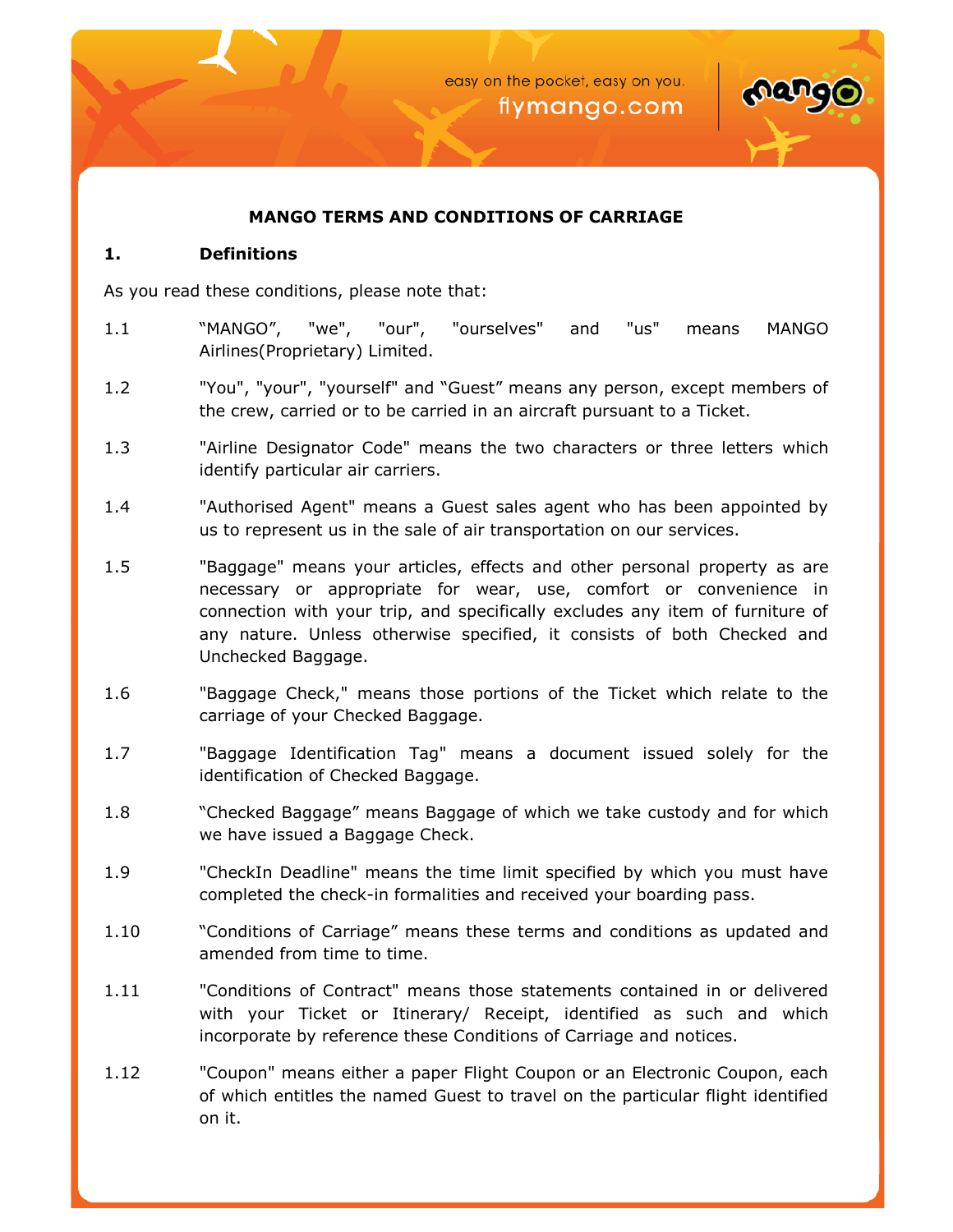

- 1.13 "Damage" includes death, wounding, or bodily injury to a Guest, loss, partial loss, theft or other damage, arising out of or in connection with carriage or other services incidental thereto performed by us.
- 1.14 "Days" means calendar days, including all seven days of the week; provided that, for the purpose of notification, the day upon which notice is dispatched shall not be counted; and provided further that for purposes of determining duration of validity of a Ticket, the day upon which the Ticket is issued, or the flight commenced shall not be counted.
- 1.15 "Electronic Coupon" means an electronic flight coupon or other value document held in our database.
- 1.16 "Electronic Ticket" means the Itinerary/Receipt issued by us or on our behalf, the Electronic Coupons and, if applicable, a boarding document.
- 1.17 "Flight Coupon" means a printed copy of an Electronic Coupon, and indicates the particular places between which you are entitled to be carried.
- 1.18 "No Show" means a Guest that is expected but does not appear, for example a person who reserves a place, as on an aeroplane, but neither uses nor cancels the reservation.
- 1.19 "Itinerary/Receipt" means a document we issue to Guests travelling on Electronic Tickets that contain the Guest's name, flight information and notices.
- 1.20 "Stopover" means the scheduled stop on your journey, at a point between the place of departure and the place of destination.
- 1.21 "Tariff" means the published fares, charged and/or related Conditions of Carriage of an airline filed, where required, with the appropriate authorities.
- 1.22 "Ticket" means the Electronic Ticket issued by us or on our behalf, and includes the Conditions of Contract, notices, Coupons and Baggage Checks.
- 1.23 "Unchecked Baggage" means any of your Baggage other than Checked Baggage.

# **2. Status and precedence**

- 2.1 General
- 2.1.1 Except as provided in clauses 2.2, 2.3, and 2.4, our Conditions of Carriage apply only on those flights, or flight segments, where our name or Airline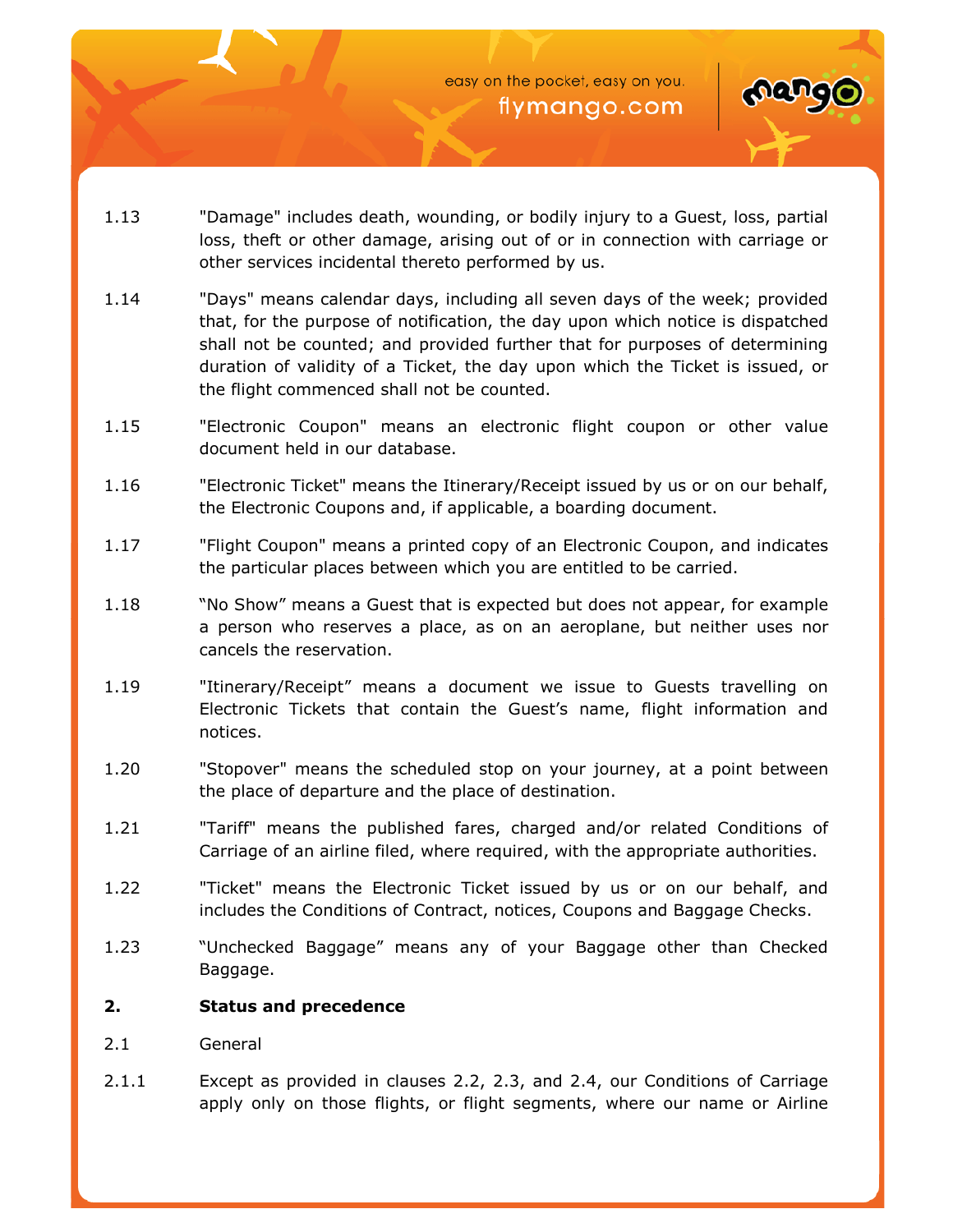



Designator Code is indicated on the Ticket for that flight or flight segment and in any cases where we have a legal liability to you.

- 2.1.2 These Conditions also apply to gratuitous and reduced fare carriage except to the extent that we have provided otherwise in our rules or regulations or in the relevant contracts, passes or Tickets.
- 2.2 Charter Operations: If carriage is performed pursuant to a charter agreement, these Conditions of Carriage apply only to the extent they are incorporated by reference or otherwise, in the charter agreement or the Ticket.
- 2.3 Overriding Law: These Conditions of Carriage are applicable unless they are inconsistent with our Tariffs or applicable law in which event such Tariffs or laws shall prevail. If any provision of these Conditions of Carriage is invalid under any applicable law, the other provisions shall nevertheless remain valid.
- 2.4 Conditions prevail over regulations: Except as provided in these Conditions of Carriage, in the event of inconsistency between these Conditions of Carriage and any other regulations we may have dealing with particular subjects, these Conditions of Carriage shall prevail.

## 3. **Booking Confirmation**

- 3.1 General Provisions
- 3.1.1 We will provide carriage only to the Guest named in the Ticket or booking, and you will be required to produce appropriate identification.
- 3.1.2 A Ticket is transferable. Name changes are allowed against an administration fee per transaction.
- 3.1.3 Tickets are completely non refundable. You should choose the fare best suited to your needs. You may also wish to ensure that you have appropriate insurance to cover instances where you have to cancel your Ticket.
- 3.1.4 The Ticket is and remains at all times the property of the issuing carrier.
- 3.1.5 The booking confirmation provided to you will quote a unique booking confirmation number.
- 3.1.6 Your booking confirmation together with our Conditions of Carriage constitute the terms of your contract with us.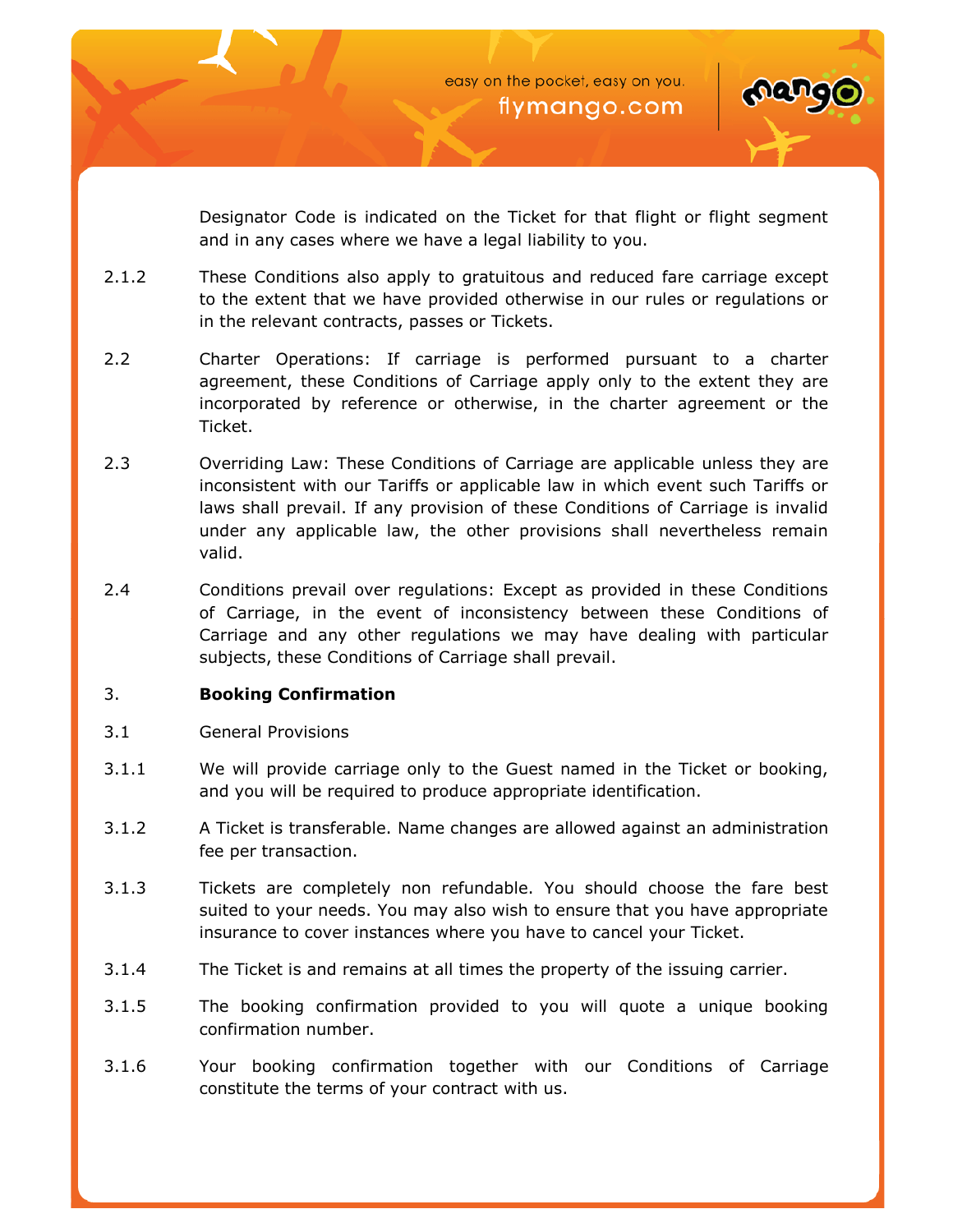

- 3.1.7 If a VAT invoice is required, one may be obtained on request by contacting our call centre at 086 116 2646.
- 3.1.8 Requirement for a Ticket: You shall not be entitled to be carried on a flight unless you provide positive identification and a valid Ticket or MANGO reference number that has been duly issued in your name and delivered to you
- 3.2 Ticket use
- 3.2.1 The Ticket you have purchased is valid only for the transportation as shown on the Ticket, from the place of departure to the final destination. The fare you have paid is based upon our Tariff and is for the transportation as shown on the Ticket or booking confirmation documentation. It forms an essential part of our contract with you and is completely non refundable.
- 3.2.2 Please be advised that in the event of you not showing up for any flight without advising us in advance, we may cancel your return reservations. However, if you do advise us in advance, we will not cancel your subsequent flight reservations.

## **4. Fares, Taxes, Fees and Charges**

- 4.1 Fares: Fares apply only for carriage from the airport at the point of origin to the airport at the point of destination, unless otherwise expressly stated. Fares do not include ground transport service between airports and between airports and town terminals. Your Fare will be calculated in accordance with our Tariff in effect on the date of payment of your Ticket for travel on the specific dates and Itinerary shown on it. Should you change your Itinerary or dates of travel, this may impact the Fare to be paid.
- 4.2 Taxes, Fees and Charges: Applicable taxes (including VAT), fees and charges imposed by government or other authority, or by the operator of an airport, shall be payable by you. At the time you purchase your Ticket, you will be advised of taxes, fees and charges not included in the fare, and these will normally be shown separately on your booking confirmation. The taxes, fees and charges imposed on air travel are constantly changing and can be imposed after the date of Ticket issuance. If there is an increase in tax, fee or charge shown on the Ticket, you will be obliged to pay it. Likewise, if a new tax, fee or charge is imposed even after Ticket issuance, you will be obliged to pay it. Similarly, in the event any taxes, fees or charges which you have paid to us at the time of Ticket issuance are abolished or reduced such that they no longer apply to you, or a lesser amount is due, you may be entitled to claim a refund.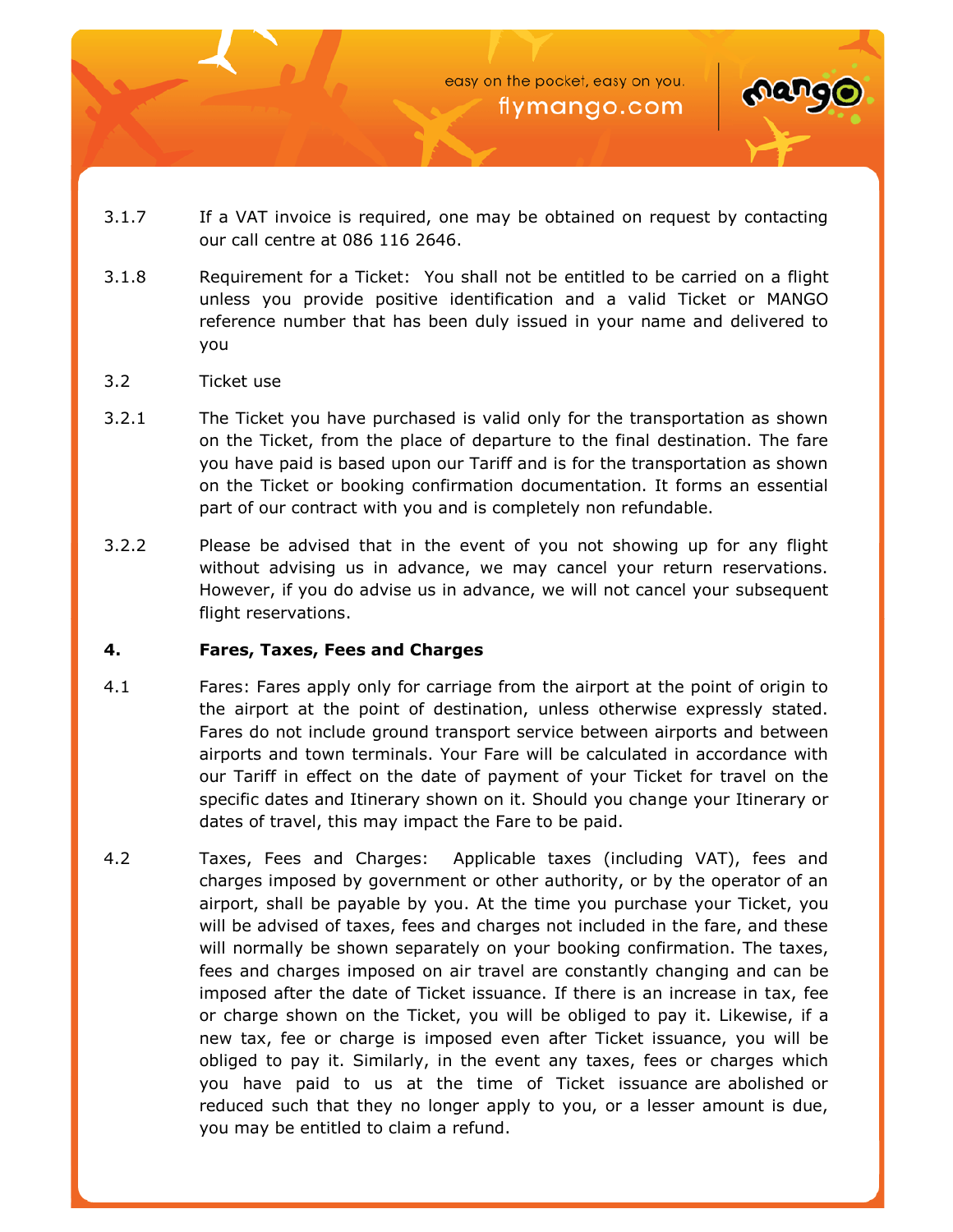

- 4.3 Currency: Fares, taxes, fees and charges are only payable in South African Rand.
- 4.4 Credit Cards: We only accept Visa, MasterCard, American Express, Diners Club credit cards and store cards issued by the EDCON Group.
- 4.5 Debit Cards: All debit cards will be accepted. Please note that in order to make payment for your trip by debit card, you have to be linked to an Internet banking system, or, alternatively, you have to pay for your trip at the MANGO Guest Services Counter at the airport
- 4.6 SID (Secure Internet Deposit): SID is a Web based payment service that allows you to pay an online merchant directly from your bank account via your Internet banking facility. Payment is instantly debited from your account and the merchant is immediately notified that the payment has occurred. A Credit Card is not required. We accept SID payments through our website.

#### **5. Reservations**

- 5.1 Reservation Requirements
- 5.1.1 Reservations may be made by yourself on our website or on your behalf through our call centre, in which case we or our Authorised Agent will record your reservation(s) and provide you with written confirmation of your reservation(s).
- 5.1.2 Certain fares have conditions which limit or exclude your right to change or cancel reservations. You should check the conditions that apply to your fare and we accept no responsibility for your failure to do so.
- 5.1.3 A reservation is only valid and confirmed after payment has been received.
- 5.2 Ticketing time limits: If you have not paid for the Ticket prior to the specified Ticketing time limit, as advised by us or our Authorised Agent, we may cancel your reservation.
- 5.3 Personal Data: You recognise that personal data has been given to us for the purposes of making a reservation, purchasing a Ticket, obtaining ancillary services, developing and providing services, facilitating departure and arrival procedures, and making available such data to government agencies, in connection with your travel. For these purposes, you authorise us to retain and use such data and to transmit it to our own offices, Authorised Agents, government agencies, other carriers or the providers of the above mentioned services. We shall not be liable to you for any loss or expense incurred due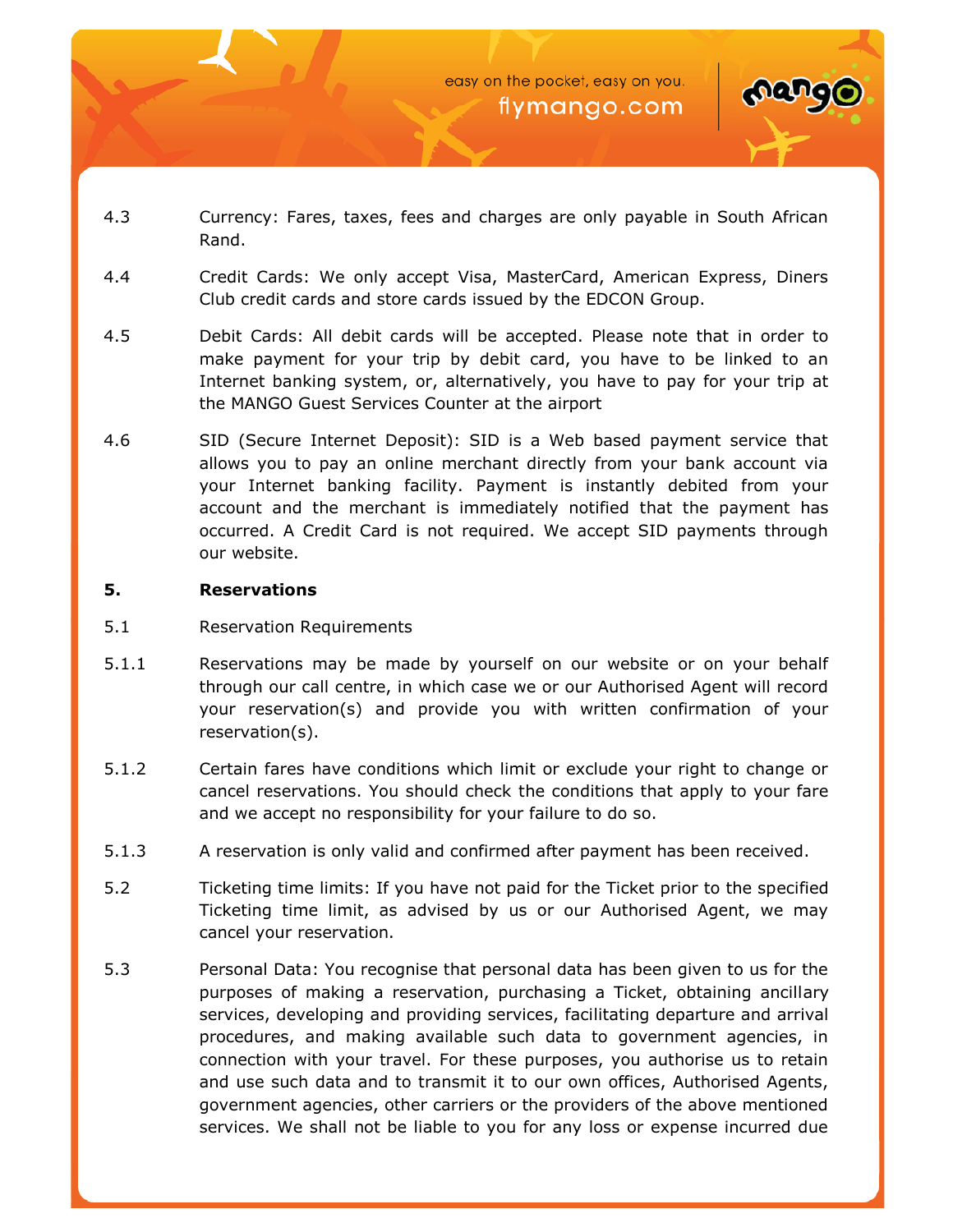

to our use or transmission of such data unless the loss or expense was due to our negligence. You may be required, by government regulations, to provide specific personal data or information to us, including information to enable us to notify family members in the event of an emergency. It is in your own interest to ensure the personal data you provide is correct. Your information will not otherwise be sold or made available to third parties.

- 5.4 Seating:
- 5.4.1 We reserve the right to assign or reassign seats at any time, even after boarding of the aircraft. This may be necessary for operational, safety or security reasons.
- 5.4.2 Pre-seating means the allocation of a seat in the period between making the reservation but earlier than 48 hours prior to departure of the flight. This process can be completed by the Guest on our website, or through the Call Centre, or at the MANGO Airport Guest Services Counter at an additional non refundable charge. Pre-seating takes place on a "first come first served" basis, and the airline shall not entertain any claims pertaining to unavailability of any preferred seat(s). Pre-seated seats are not transferable from one flight to another or from one aircraft type to another.
- 5.4.3 Seat numbers will be allocated at check-in. Window seats refer to seats on the window side of an aircraft and may not necessarily be next to a window.
- 5.5 Reconfirmation of Reservations
- 5.5.1 Return reservations may be subject to the requirement to reconfirm the reservations within specified time limits. We will advise you when we require reconfirmation, and how and where it should be done. If it is required and you fail to reconfirm, we may cancel your return reservations.
- 5.6 Changes to Reservations
- 5.6.1 Reservation changes may be made up to 2 hours before departure of the booked flight. Changes may be made on our website, through our call centre, or at any of our MANGO Airport Guest Services Counters. A relevant administration fee (as decided by us from time to time) per sector booked, plus the difference in fare, if applicable, will be charged per Guest. If the fare on the new flight is lower than the original fare, no refund will be issued. The above is also applicable to name changes.
- 5.6.2 Charges for reservation changes made through the website, or through the call centre, may only settled with a credit card or EDCON store card. Guests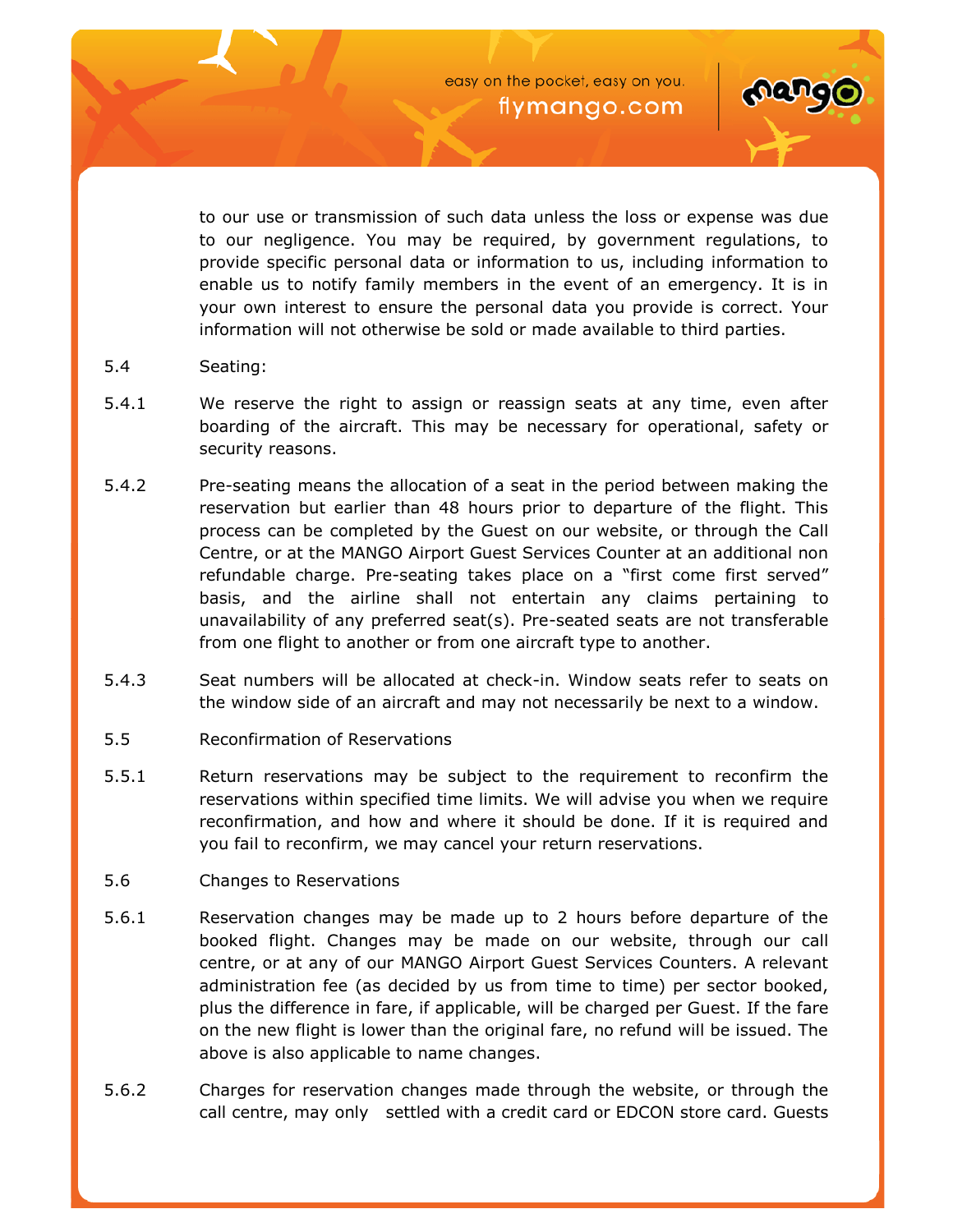

requiring paying cash for reservation changes need to make the changes at the MANGO Airport Guest Services Counters.

## **6. Check-in and Boarding**

- 6.1 Check-in Deadlines are different at every airport and we recommend that you inform yourself about these Check-in Deadlines and honour them. Your journey will be smoother if you allow yourself ample time to comply with the Check-in Deadlines. We reserve the right to cancel your reservation if you do not comply with the Check-in Deadlines indicated. We or our Authorised Agents will advise you of the Check-in Deadline indicated. For any subsequent flights in your journey, you should inform yourself of the Checkin Deadlines. Check-in Deadlines for our flights can be found on our website, or may be obtained from us or our Authorised Agents.
- 6.2 Cancellation of Onward Reservations: A Guest who fails to check in within the allocated Check-in Deadline will be regarded as a No-Show, and will forfeit their seat and the portion of the fare that is allocated to that leg of the flight reservation, and we may cancel your return reservations.
- 6.3 Your booking confirmation number and proof of identity (i.e. a valid passport, South African ID book or driver's licence) will be required for each individual travelling when checking in. In the case of infants and children we will require a birth certificate. We do not accept copies of temporary travel documents, whether certified copies or not, as proof of identity.
- 6.4 If you paid for your reservation by credit card, you may be requested to produce the credit card at the time of check in. In cases where a third party has paid for your journey with his/her credit card, you may be requested to produce a certified copy of the front of this credit card at the time of check in.
- 6.5 You must personally be present at check-in, with your Checked Baggage. No third party check-in is allowed. You may not be accepted for carriage if you fail to personally present yourself for check-in.
- 6.6 MANGO does not honour any other airline's Checked Baggage allowance or the two piece concept.
- 6.7 You must be present at the boarding gate not later than the time specified by us when you check in.
- 1.2. We may cancel the space reserved for you if you fail to arrive at the boarding gate in time.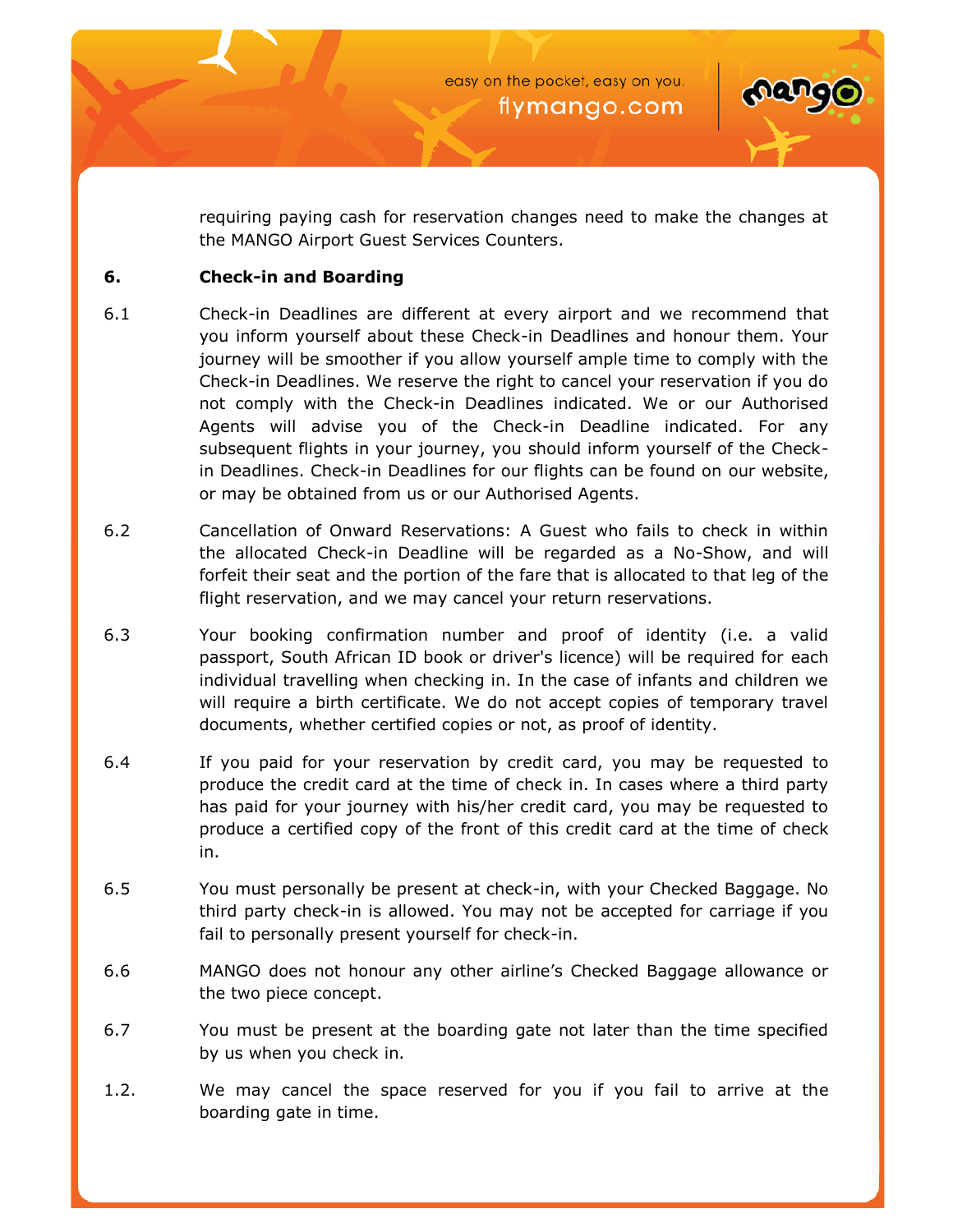

1.3. We will not be liable to you for any loss or expense incurred due to your failure to comply with the provisions of this clause

## **7. Refusal and Limitation of Carriage**

- 7.1 Right to refuse carriage: In the reasonable exercise of our discretion, we may refuse to carry you or your Baggage if we have notified you in writing that we would not at any time after the date of such notice carry you on our flights. In this circumstance you will be entitled to a refund. We may also refuse to carry you or your Baggage if one or more of the following have occurred or we reasonably believe may occur:
- 7.1.1 Such action is necessary in order to comply with any applicable government laws, regulations, or orders;
- 7.1.2 The carriage of you or your Baggage may endanger or affect the safety, health and materially affect the comfort of other Guests or crew;
- 7.1.3 Your mental or physical state, including, without limitation, your Guests, to crew, or to property;
- 7.1.4 You have committed misconduct on a previous flight, and we have reason to believe that such conduct may be repeated;
- 7.1.5 You have refused to submit to a security check;
- 7.1.6 You have not paid the applicable fare, taxes, fees or charges;
- 7.1.7 You do not appear to have valid travel documents, destroy your travel documents during flight or refuse to surrender your travel documents to the flight crew, against receipt, when so requested;
- 7.1.8 You present a Ticket that has been acquired unlawfully, has been purchased from an entity other than us or our Authorised Agent, or has been reported as being stolen, is a counterfeit, or you cannot prove that you are the person named on the Ticket;
- 7.1.9 You have failed to comply with the requirements set forth in clause 3.2 above concerning Ticket use, or you present a Ticket which has been issued or altered in any way, other than by us or our Authorised Agent, or the Ticket is mutilated;
- 7.1.10 You fail to observe our instructions with respect to safety or security;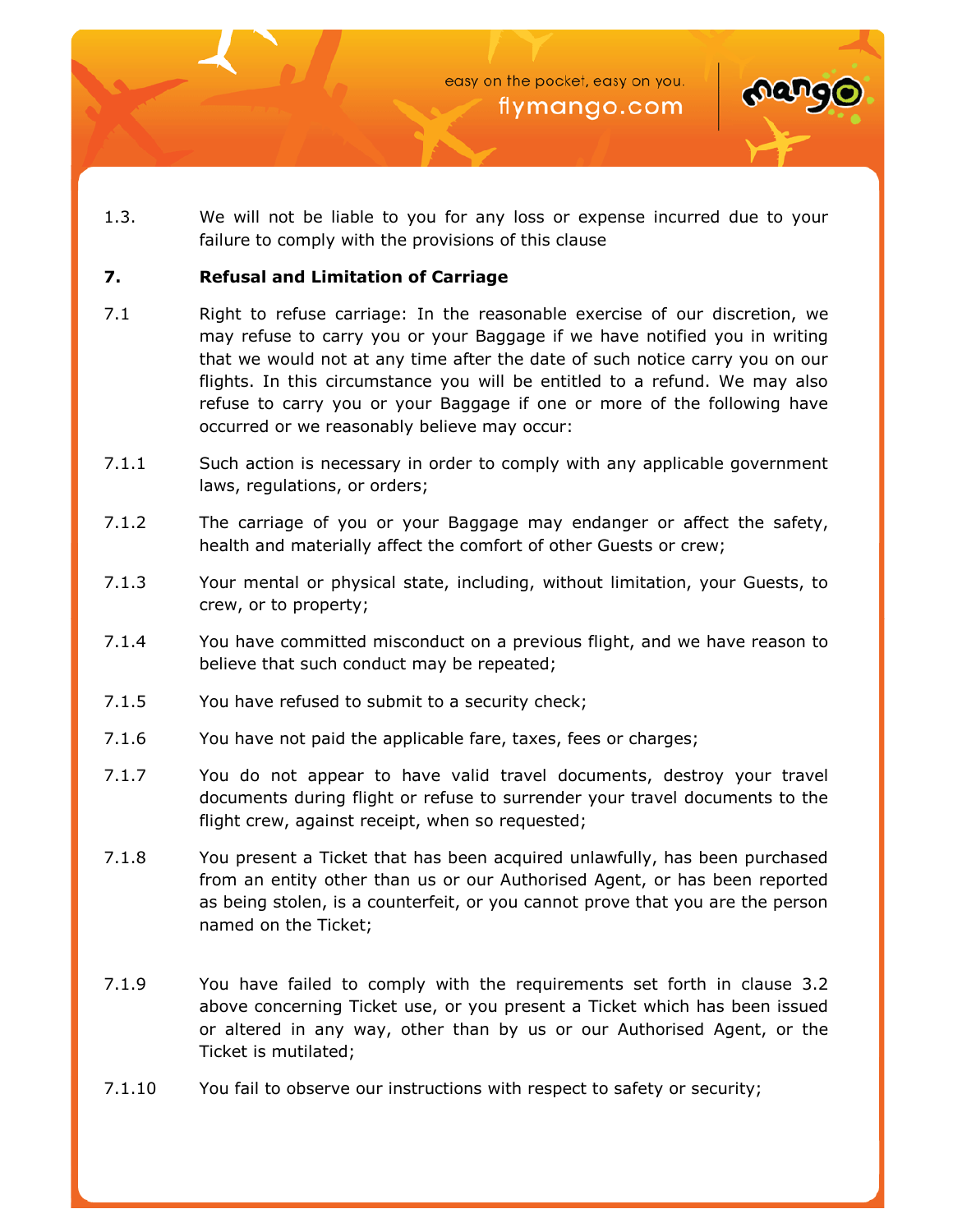



- 7.1.11 Any other reason or circumstance exists which in our reasonable opinion entitles us to refuse to carry you or your Baggage;
- 7.1.12 You have previously committed one of the acts or omissions referred to above.
- 7.2 Special assistance: Acceptance for carriage of incapacitated persons, pregnant women, persons with illness or other people requiring special assistance is subject to prior arrangement with us. Guests with disabilities, who have advised us of any special requirements they may have at the time of Ticketing, and have been accepted by us, shall not subsequently be refused carriage on the basis of such disability or special requirements, but our regulations or government regulations may apply to the transport of such Guests. Special Assistance Guests may not be seated near an Emergency Exit.
- 7.3 Overloading: If we believe that the aircraft weight limitation or seating capacity would otherwise be exceeded, we will decide in our reasonable discretion and subject to the provisions of clauses 7.4.1 and 9.6.3 of these Conditions of Carriage, which Guests and Baggage shall be carried.
- 7.4 Inability to provide carriage
- 7.4.1 In the unlikely event that we are not able to provide a seat for a confirmed booking we will, at our election, refund all monies received in respect of the Ticket or place the Guest on the next MANGO flight.
- 7.4.2 We will not provide meal or accommodation vouchers or accept any further liability for denied boarding, delayed flights, or changes in flight schedules.

# **8. Special Needs Guests**

- 8.1 General:
- 8.1.1 In accordance with International Aviation Standards, Guests are considered incapacitated or disabled when their physical, medical or mental condition requires them to receive individual attention or assistance which is not usually extended to other Guests.
- 8.1.2 These guests are categorised into various groups:
	- $\Box$  General medical cases
	- $\Box$  Guests requiring oxygen
	- $\Box$  Guests requiring a wheelchair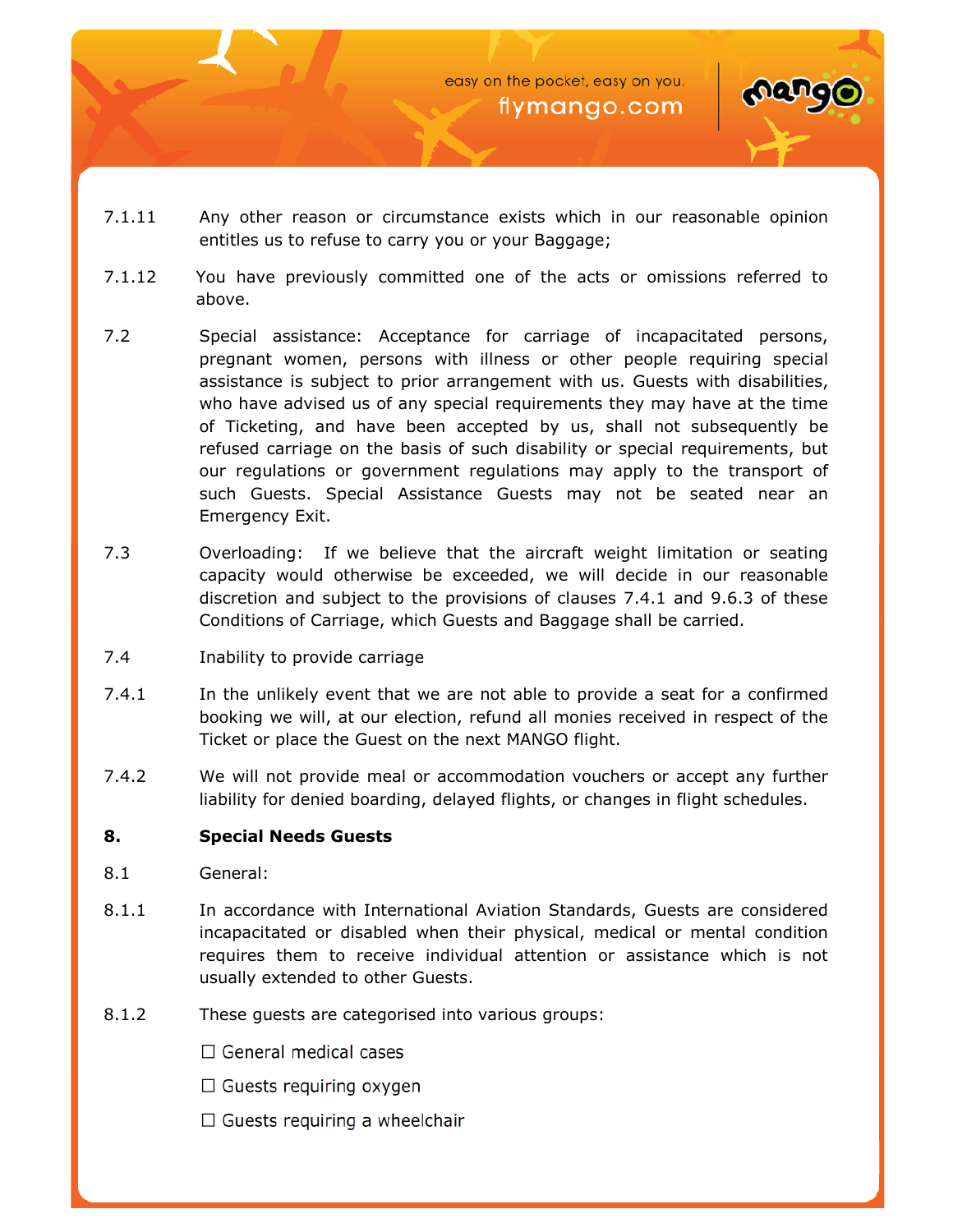

- $\Box$  Blind Guests
- $\Box$  Deaf/Hearing Impaired Guests
- $\Box$  Diabetic Guests
- $\Box$  Pregnant Guests
- □ Mentally Disabled Guests
- □ Young Guests
- $\Box$  Infants
- 8.1.3 The onus is on the Guest to advise the Booking Agent or indicate on the website booking any disability or health problem when making a booking. Failure to do so could result in the Guest being inconvenienced as in some cases a medical certificate is required in order to get clearance from MANGO before travel will be confirmed. Should travel not be confirmed MANGO reserves the right to refuse carriage.
- 8.1.4 All incapacitated Guests must be able to attend to their personal needs on board the aircraft and manage toilet facilities on board without assistance. If they are unable to do this then they will have to be accompanied by an able bodied person AT ALL TIMES while travelling.
- 8.1.5 Cabin crew may not administer any medicine or injections at any time.
- 8.1.6 MANGO does not accept Guests suffering from infectious diseases which can be transmitted to others.
- 8.2 General Medical Cases
- 8.2.1 The following incapacitated Guests need medical clearance from MANGO before space can be confirmed:
	- $\Box$  Brain, Spinal and nervous system related ailments
	- $\Box$  Heart ailments
	- $\Box$  Lung and airway disease
	- $\Box$  Huntington's Korea (No muscle control)
	- $\Box$  Paraplegics
	- $\Box$  Disabled by polio
	- $\Box$  Internal organ ailment e.g. cancer/ulcers
	- $\Box$  All recent fractures ( $\pm$  3 weeks)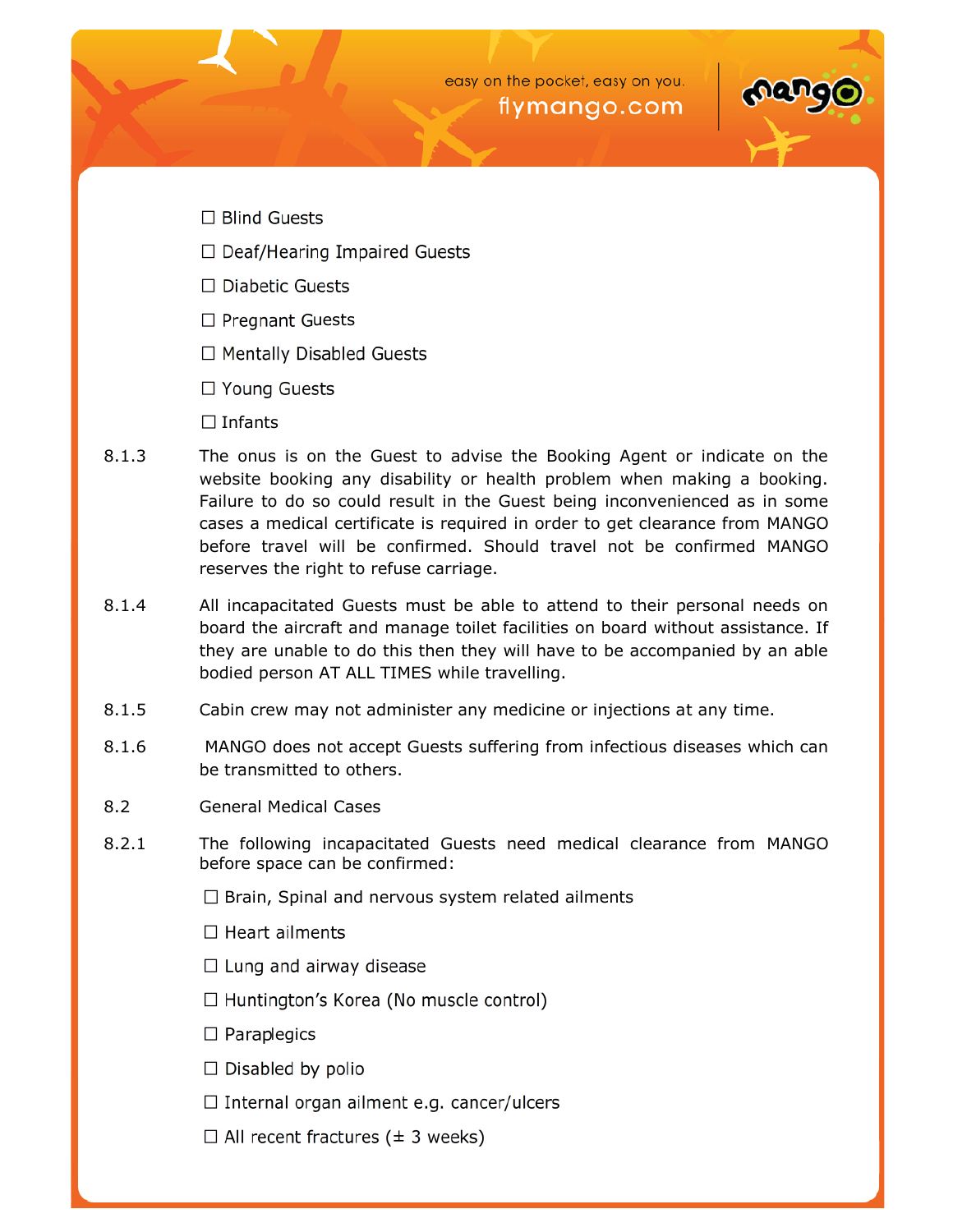#### Orthopaedic and Skeletal Defects

- 8.2.2 The MANG OSpecial Medical Needs Request Form completed Guest's Medical Practitioner mush tall **Gentlater** than 48 hours befordeparture, following MANGOWill confirm the reservation. The Guest should carry a copy of the response, indicating the response number on their person.
- 8.3 Guests Requiring Oxygen
- 8.3.1 Some Guests might require additional oxygleght ugrinduring ground handling. Guests requiring additional oxygen are consi medical cases as the pressure of the cabin could aggravate t Guests who could fall into this category are asthmatic sufferers have a hear lung ailment.
- 8.3.2 Oxygen cylinders on MbAd backer available for emergency use on [Guests may use the](mailto:sybrandstrachan@flyMango.com)ir own FAA approved oxygen generators written approval frMmANGO Technical Department at sybrandstrachan@flyManUgrodeonmo circumstances are Guests allo to use their own oxygen bottles on board!
- 8.4 Guests Requiring Wheelchairs
- 8.4.1 The following wheelchair classifications can be accommodated:

descend the aircraft steps and can  $m_i$ own way to/from the cabin seat but require a wheelchair t aircraft across the tarmac. A Passenger Aid Unit is not esse this typewohfeelchair Guest.

the steps but is able to make his/her own way to/from the cabin seat. The Guest must b up/down the stairs. A Passenger Aid Unit may be required to Guest

completely immobile and needs to be carried up down the aircraft steps and to and from the cabin seat. A  $P_i$ Unit may be required to board this quest. Such Guests accompanied by an able bodied person at all times.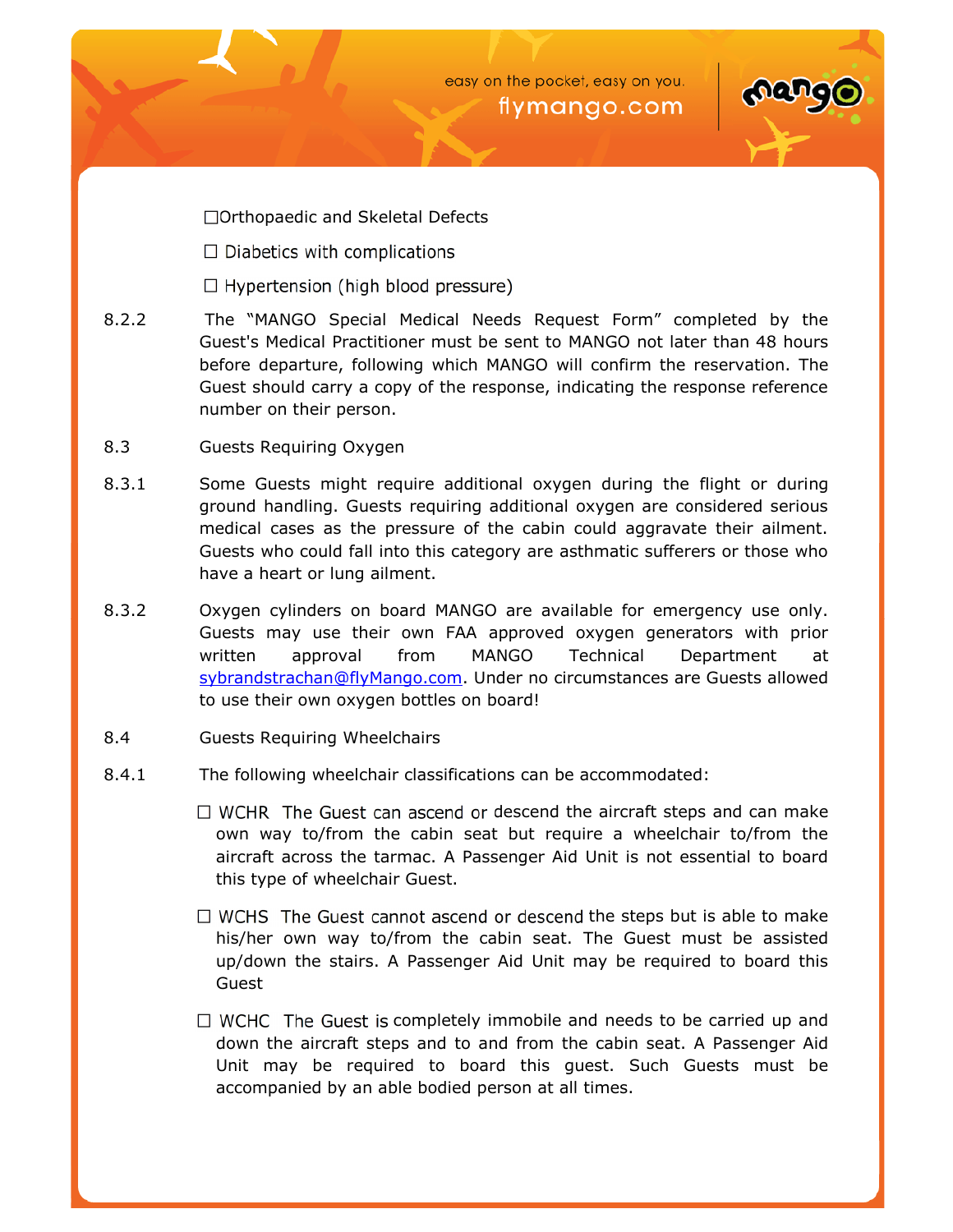

- 8.4.2 For safety and operational reasons MANGO has limited the combined number of WCHS or WCHC guests that can be accommodated to a total of three on selected flights.
- 8.5 Blind, Deaf or Hearing Impaired Guests
- 8.5.1 These Guests need no Medical Practitioner clearance but the "MANGO Special Medical Needs Request Form" must be completed and submitted to MANGO, following which MANGO will confirm the reservation. The Guest should carry a copy of the response, indicating the response reference number on their person.
- 8.6 Diabetics
- 8.6.1 The diabetic Guest, who has no complications, will not require medical clearance. Should the Guest suffer from complications then full medical details as per the standard "MANGO Special Medical Needs Request Form" will have to be completed by the Guest's Medical Practitioner and forwarded to MANGO for clearance, following which MANGO will confirm the reservation. The Guest should carry a copy of the response, indicating the response reference number on their person.
- 8.6.2 No special meals are available for diabetic guests and own arrangements must be made if required.
- 8.6.3 Guests are advised to carry their diabetic medication in their Carryon Baggage in order to have it readily available if needed. Guests are also advised to include syringes as none will be supplied on board.
- 8.7 Pregnant Guests
- 8.7.1 Pregnant Guests may travel on MANGO without medical clearance provided they are less than 35 weeks pregnant, and they do not have any complications. The standard "MANGO Special Medical Needs Request Form" will have to be completed by the Guest's Medical Practitioner certifying they are fit to travel once over 35 weeks into the pregnancy and forwarded to MANGO for clearance, following which MANGO will confirm the reservation. The Guest should carry a copy of the response, indicating the response reference number on their person.
- 8.8 Stretcher Cases:
- 8.8.1 MANGO does not permit any stretcher cases to be accommodated on board.
- 8.9 Baby Bassinettes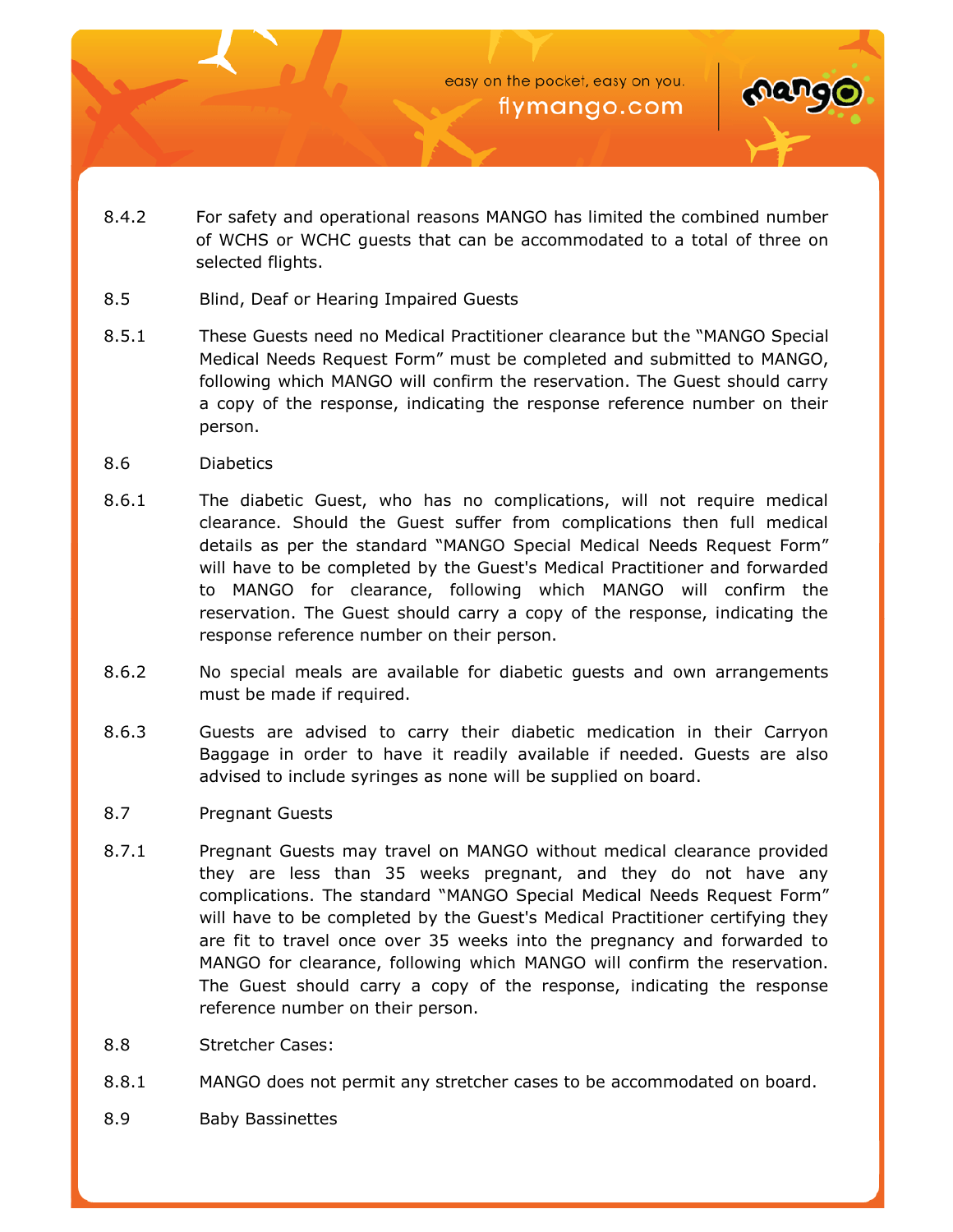



- 8.9.1 MANGO does not provide any bassinettes or related services on board.
- 8.10 Mentally Disabled Guests
- 8.10.1 The standard "MANGO Special Medical Needs Request Form" will have to be completed by the Guest's Medical Practitioner, indicating that the Guest is fit to travel, and forwarded to MANGO for clearance, following which MANGO will confirm the reservation. The Guest should carry a copy of the response, indicating the response reference number on their person.
- 8.11 Unaccompanied Minors
- 8.11.1 An unaccompanied minor is a child older than 2 years but who has not reached the age of 12 years, not travelling with an adult.
- 8.11.2 MANGO does not cater for the carriage of any unaccompanied minors. Please note that all Guests younger than 12 MUST be accompanied by a Guest who is at least 16 years old.
- 8.12 Young Persons
- 8.12.1 A young person is a Guest older than 12 who has not reached his/her 16th birthday and may travel alone and unaccompanied.
- 8.13 Infants
- 8.13.1 An Infant is a Guest who has not reached his or her second birthday.
- 8.13.2 Special infant restraints are available on all MANGO aircraft upon request.
- 8.13.3 Infants under the age of 2 only pay the applicable administrative fees provided they sit on an adult's lap. Each adult may only have one infant on his/her lap, with a total of ONE infant only on each seat set of three situated on either side of the aisle, thus resulting in no more than four people seated on any seat set of three seats.
- 8.13.4. Adult fares apply to children over 2 years of age.

# **9. Baggage**

9.1 Free Baggage allowance: You may carry some Baggage free of charge, subject to our conditions and limitations. Checked Baggage is limited to 20kg per person, and no single item may weigh more than 32 kg. Infants have a Baggage allowance of 10 kg but have no seat allocation. Sporting equipment, inclusive of golf bags, but excluding bicycles, are included in the checked Baggage allowance of 20 kg. Pets and bicycles are NOT included in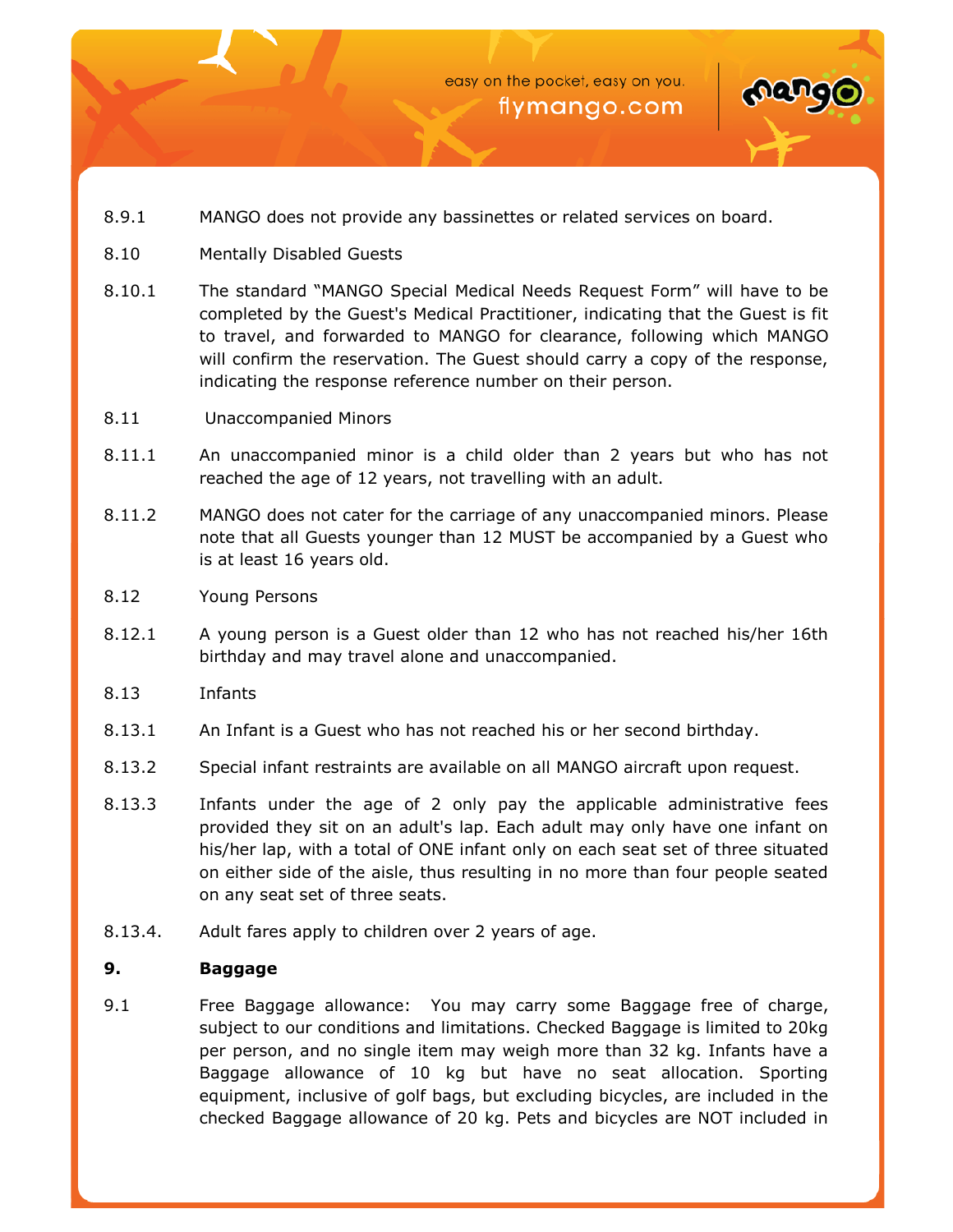

the checked Baggage allowance of 20kg per paying Guest and excess Baggage charges will be raised irrespective of the weight of any other checked Baggage.

- 9.2 Excess Baggage: You will be required to pay a charge for carriage of Baggage weighing in excess of the free Baggage allowance.
- 9.3 Items unacceptable as Baggage
- 9.3.1 You must not include in your Baggage
- 9.3.1.1 Items which do not constitute Baggage as defined in clause 1.5;
- 9.3.1.2 Items which are likely to endanger the aircraft or persons or property on board the aircraft, such as those specified in the International Civil Aviation Organisation (ICAO) Technical Instructions for the Safe Transport of Dangerous Goods by Air and the International Air Transport Association (IATA) Dangerous Goods Regulations, and in our regulations including, without limitation, flammable goods, poisons, gas cylinders, radioactive materials, corrosives, poisons, infectious substances, firearms, knives and explosives. Ask us if you are unsure what items are regarded as dangerous.
- 9.3.1.3 Items the carriage of which is prohibited by applicable law or other regulations;
- 9.3.1.4 Items which are reasonably considered by us to be unsuitable for carriage because they are dangerous, unsafe or by reason of their weight, size, shape or character (i.e. motorcar and motorcycle parts and accessories), or are fragile or perishable having regard to, among other things, the type of aircraft being used.
- 9.3.1.5 Firearms: MANGO does not permit carriage of any kind of firearms (including, without limitation, hunting rifles and ammunition of any nature) whether on your person or in your Checked or Unchecked Baggage. MANGO does not provide storage of such items under any circumstances.
- 9.3.2 You must not include in your Checked Baggage fragile or perishable items. These include cut flowers, plants, foods, untreated animal skins or hides personal medication, whole blood, and blood cells and similar articles requiring maintenance at specific temperatures, fragile musical instruments, artwork (these include pictures, drawings, statues, models, souvenirs, other art objects, curios and similar articles), perfumes and fragrances, money, credit cards, jewellery, precious metals, computers, personal electronic devices, cellular telephones, photographic equipment (this includes all cameras including, but not limited to photoflash equipment, photometers,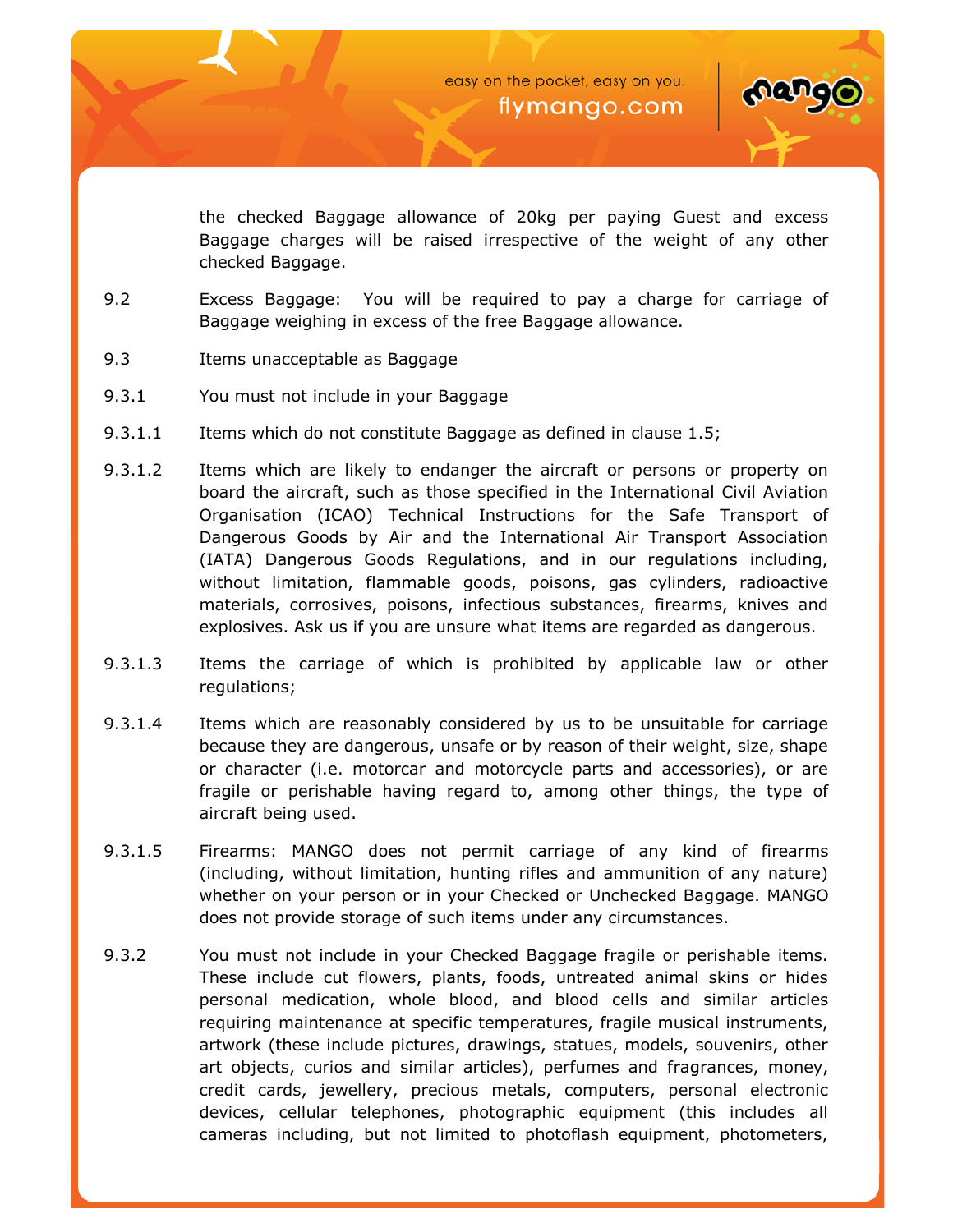

spectroscopes, photo tubes, and/or other similar devices that use sensitive tubes or plates and film (still or movie), exposed or unexposed, as well as all related attachments or accessories), precision instruments (this includes microscopes, oscilloscopes, meters, counters, polygraphs, electrographs, medical equipment and similar articles), audio and video equipment (including, but not limited to, televisions, radios, MP3 players, GPS equipment, stereo equipment, VCR players, VCR recorders and their accessories), typewriters, hairdryers, sewing machines, specialized equipment, and similar articles, ceramics/chinaware/glass (this includes pots, statues, bowls, dishes, glasses or other containers made of clay hardened by heat, earthenware, crockery, and containers or ornaments made of porcelain or baked clay; and items made of or containing glass and similar articles), negotiable papers, securities or other valuables, business documents, passports and other identification documents and house and car keys, or samples. Liquid transported in any container is considered fragile.

- 9.3.3 If, despite being prohibited, any items referred to in clauses 9.3.1and 9.3.2, are included in your Baggage, we shall not be responsible for any loss of or damage to such items.
- 9.3.4 Recreational items: Recreational items include tents of any description, backpacks, sleeping bags, and knapsacks made of plastic, vinyl, or other easily torn material with or without metal frames, outside pockets, or protruding straps and buckles and other sporting or recreational items not contained in a rigid heavy case and will only be accepted for carriage by MANGO in terms of the Limited Release handling procedure. These items are handled at the sole risk of the Guest. The Act of handing such duly identified items of Baggage over to MANGO (or its Agents) thereby indemnifies the carrier against any subsequent claim for alleged damage and/or pilferage from such item or its contents.
- 9.4 Right to refuse carriage
- 9.4.1 We will refuse to carry as Baggage the items described in clause 9.3.1 and we may refuse further carriage of any such items upon discovery. The right of search, whether exercised or not, does not constitute an agreement by us, either expressed or implied, to carry items within your Baggage which would otherwise be precluded from carriage.
- 9.4.2 We may refuse to carry as Baggage any item, which does not belong to you and which you have pooled with your Baggage. For purposes of clause 9.4.2, pooling constitutes Baggage or items packed within your Baggage that was passed on to you by a third party or Baggage carried on behalf of someone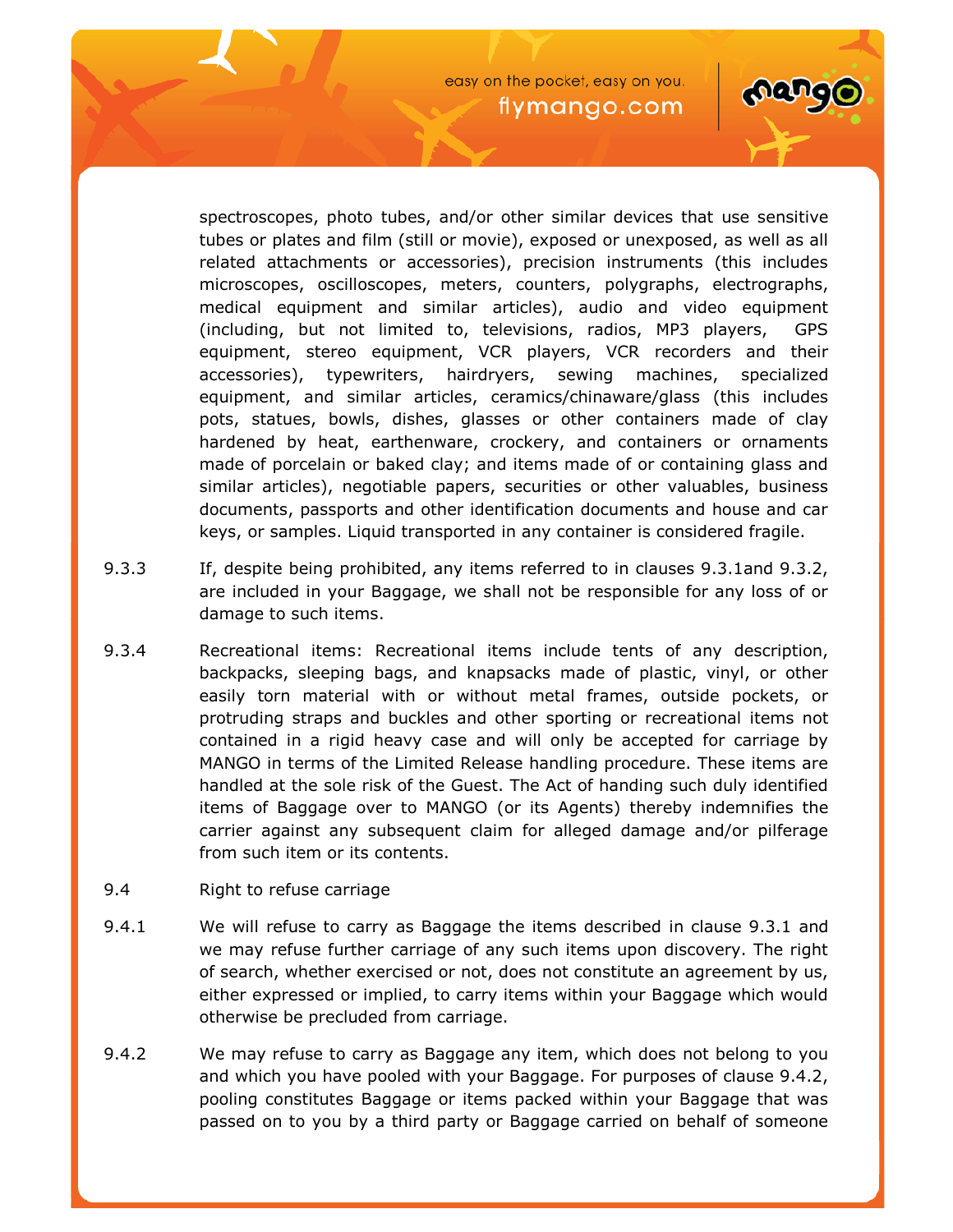

else, the contents of which are not known to you. The identification of such items, without you informing us could result in the refusal of carriage, and possible legal action. We do not accept liability for such Baggage and are entitled to an indemnity from you in respect of claims or losses incurred as a result of damage caused by it.

- 9.4.3 We may refuse to accept Baggage for carriage unless it is in our reasonable opinion properly and securely packed in suitable containers. We will not accept responsibility or pay compensation for Damage caused to items or parts inclusive of wheels, locks, padlocks, zippers and fixed or extractable handles protruding from or attached to bags or for Damage caused as a result of improperly packed Baggage.
- 9.5 Right of search: For reasons of safety and security we may request that you permit a search and scan of your person and a search, scan or x-ray of your Baggage. If you are not available, your Baggage may be searched in your absence for the purpose of determining whether you are in possession of or whether your Baggage contains any item described in clause 9.3.1. If you are unwilling to comply with such request we may refuse to carry you and your Baggage. In the event a search or scan causes Damage to you, or an xray or scan causes damage to your Baggage, we shall not be liable for such Damage unless due to our wilful misconduct or negligence.
- 9.6 Checked Baggage
- 9.6.1 Upon delivery to us of your Baggage which you wish to check in, we will take custody of, and issue a Baggage Identification Tag for each piece of your Checked Baggage.
- 9.6.2 Checked Baggage must have your name or other personal identification affixed to it, and must be adequately secured to protect its contents.
- 9.6.3 Checked Baggage will, whenever possible, be carried on the same aircraft as you, unless we decide for safety, security or operational reasons to carry it on an alternative flight. If your Checked Baggage is carried on a subsequent flight we will deliver it to you, unless applicable law requires you to be present for customs clearance.
- 9.6.4 Despite anything to the contrary mentioned in this regard, MANGO cannot guarantee that your Checked Baggage will be on the same flight as you should you be accepted for the flight after expiry of the Check-in Deadline, if this means that doing so may delay the flight. Delivery of any Baggage thus not arriving with you will not be delivered by MANGO.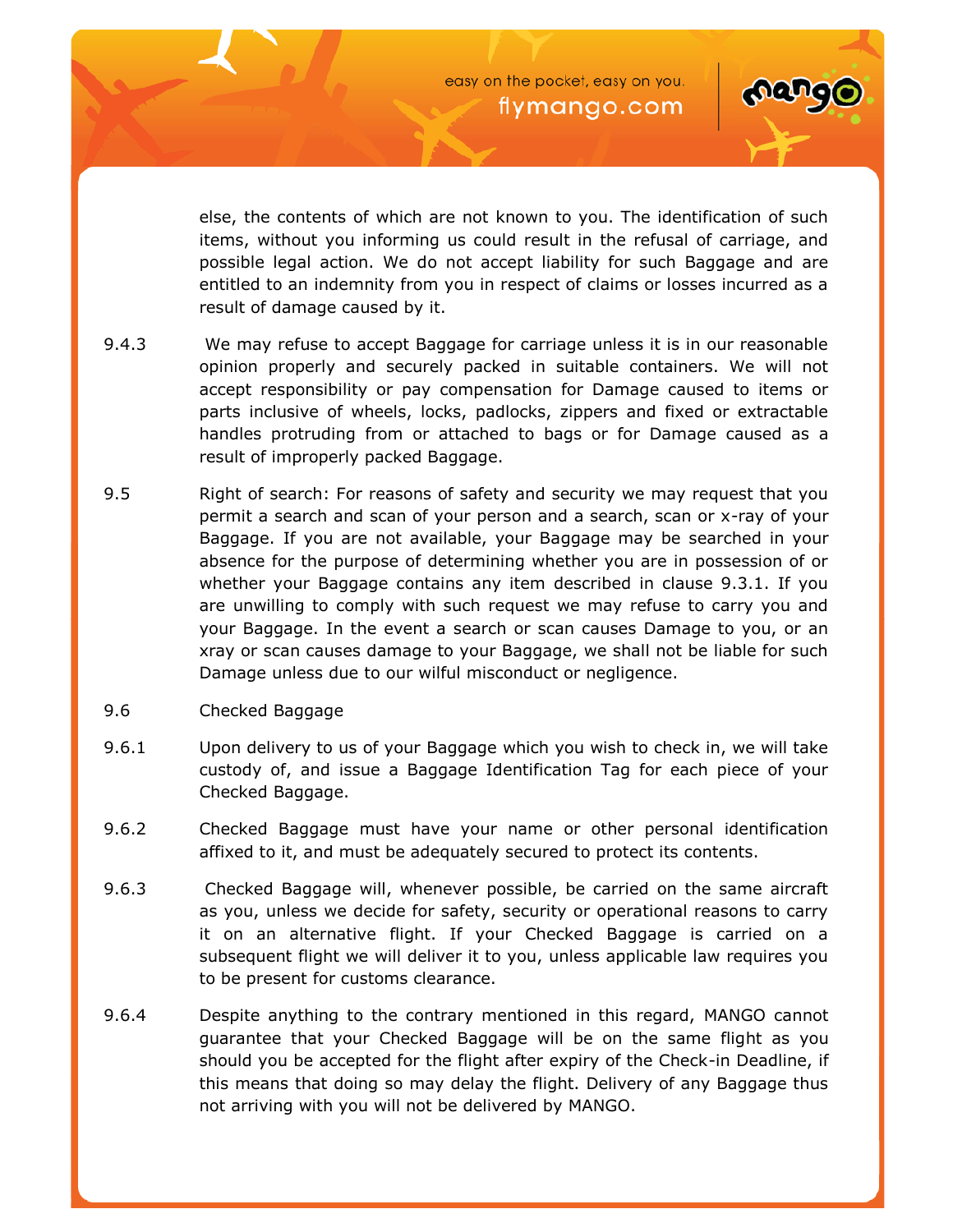

## 9.7 Unchecked Baggage

- 9.7.1 Unchecked Baggage may be referred to as "Hand Baggage", "Carryon Baggage" or "Cabin Baggage", and refers to any of your Baggage other than Checked Baggage. Dimensions of Unchecked Baggage may not exceed 115 cm (56cm + 36cm +23 cm), and may not weigh more than 7 kg. Each Guest is allowed one piece of hand Baggage. This ruling shall be rigidly enforced. A small handbag may be taken in addition to the above mentioned hand Baggage. Mothers with infants may also take a small bag containing immediate use items for the infant
- 9.7.2 Baggage which you carry onto the aircraft must fit under the seat in front of you or in an enclosed storage compartment in the cabin of the aircraft. If your Baggage cannot be stored in this manner, it must be carried as Checked Baggage. You are responsible at all times for the contents of your Unchecked Baggage and MANGO accepts no liability for loss, damage or theft of any such items. Should Unchecked Baggage, be removed from you for any reason, the onus remains with you to remove any valuable items which you wish to remain on your person. If, despite being advised in this regard any items referred to in clause 9.3.2 remain in your Unchecked Baggage when it is removed from you, we shall not be responsible for any loss of or damage to such items.
- 9.7.3 You must not include in your Unchecked Baggage toy guns, cutlery, knives, scissors, syringes, blades, nail clippers or other sharp objects that appear to be or could be used as weapons.
- 9.8 Domestic Pets
- 9.8.1 We may accept certain domestic pets such as dogs, cats, and household birds, for carriage at our discretion. If we agree to carry your animals they will be carried subject to the following conditions:
- 9.8.1.1 You must ensure that all such animals are properly crated and accompanied by valid health and vaccination certificates, entry permits, and other documents required by law, failing which they will not be accepted for carriage.
- 9.8.1.2 If accepted as Baggage, the animal, together with its container and food, shall not be included in your free Baggage allowance, but shall constitute excess Baggage, for which you will be obliged to pay the applicable charge. Animals will not be carried in the Guest cabin of the aircraft. They will be carried, suitably containerised, in the cargo compartment of the aircraft.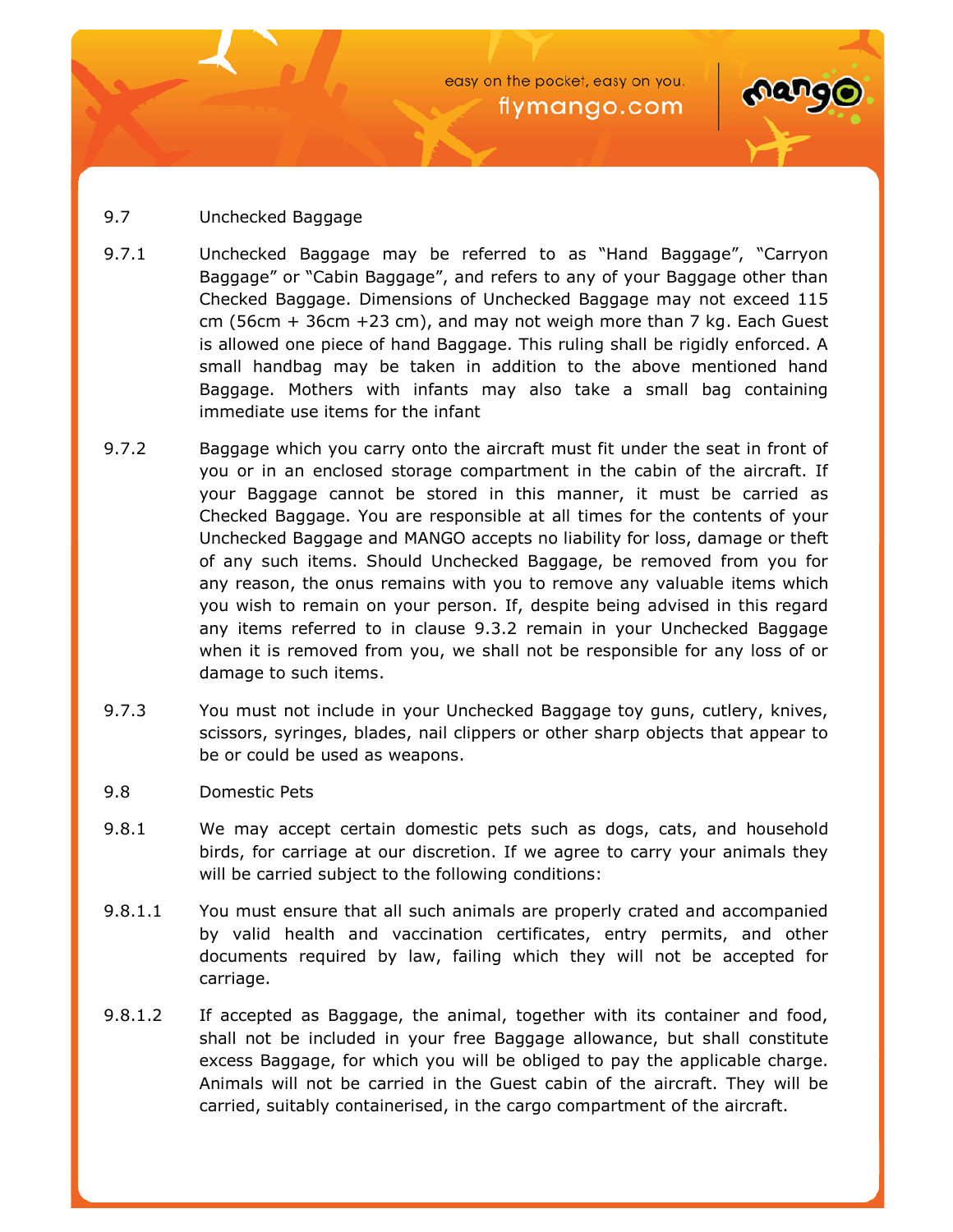

- 9.8.1.3 Animals will only be accepted in suitable containers (supplied by the Guest) that will securely contain them and be big enough to permit such animal to stand up and turn around.
- 9.8.1.4 Animals suffering from an obvious disease, injury as well as those we don't consider to be in a suitable container will not be accepted.
- 9.8.1.5 Guide dogs accompanying Guests with disabilities will be carried free of charge. Guide dogs may not occupy a seat.
- 9.8.1.6 We are not responsible for injury to or loss, sickness or death of an animal which we have agreed to carry unless we have been negligent;
- 9.8.1.7 We will have no liability in respect of any such animal not having all the necessary exit, entry, health and other documents with respect to the animal's entry into or passage through any country, state or territory and the person carrying the animal must reimburse us for any fines, cost, losses or liabilities reasonably imposed or incurred by us as a result.
- 9.9 Collection and Delivery of Checked Baggage
- 9.9.1 Subject to clause 9.6.3 you are required to collect your Checked Baggage as soon as it is made available at your destination or Stopover. Should you not collect it within reasonable time, we may charge you a storage fee. Should your Checked Baggage not be claimed within three (3) months of the time it is made available, we may dispose of it without any liability to you.
- 9.9.2 Only the bearer of the Baggage Check and Baggage Identification Tag is entitled to delivery of the Checked Baggage.
- 9.9.3 If a person claiming Checked Baggage is unable to produce the Baggage Check and identify the Baggage by means of the Baggage Identification Tag, we will deliver the Baggage to such person only on condition that he or she establishes to our satisfaction his or her right to the Baggage and if required by us, such person shall furnish adequate security to reimburse us for any loss, damage or expense which may be incurred by us as a result of such delivery.
- 9.10 Lost or Delayed Baggage
- 9.10.1 Lost or delayed Baggage must be reported immediately on arrival. Guests will be compensated for lost Baggage to a maximum of R140.00 per kilogram of Checked Baggage up to a maximum of R2500.00 per claim.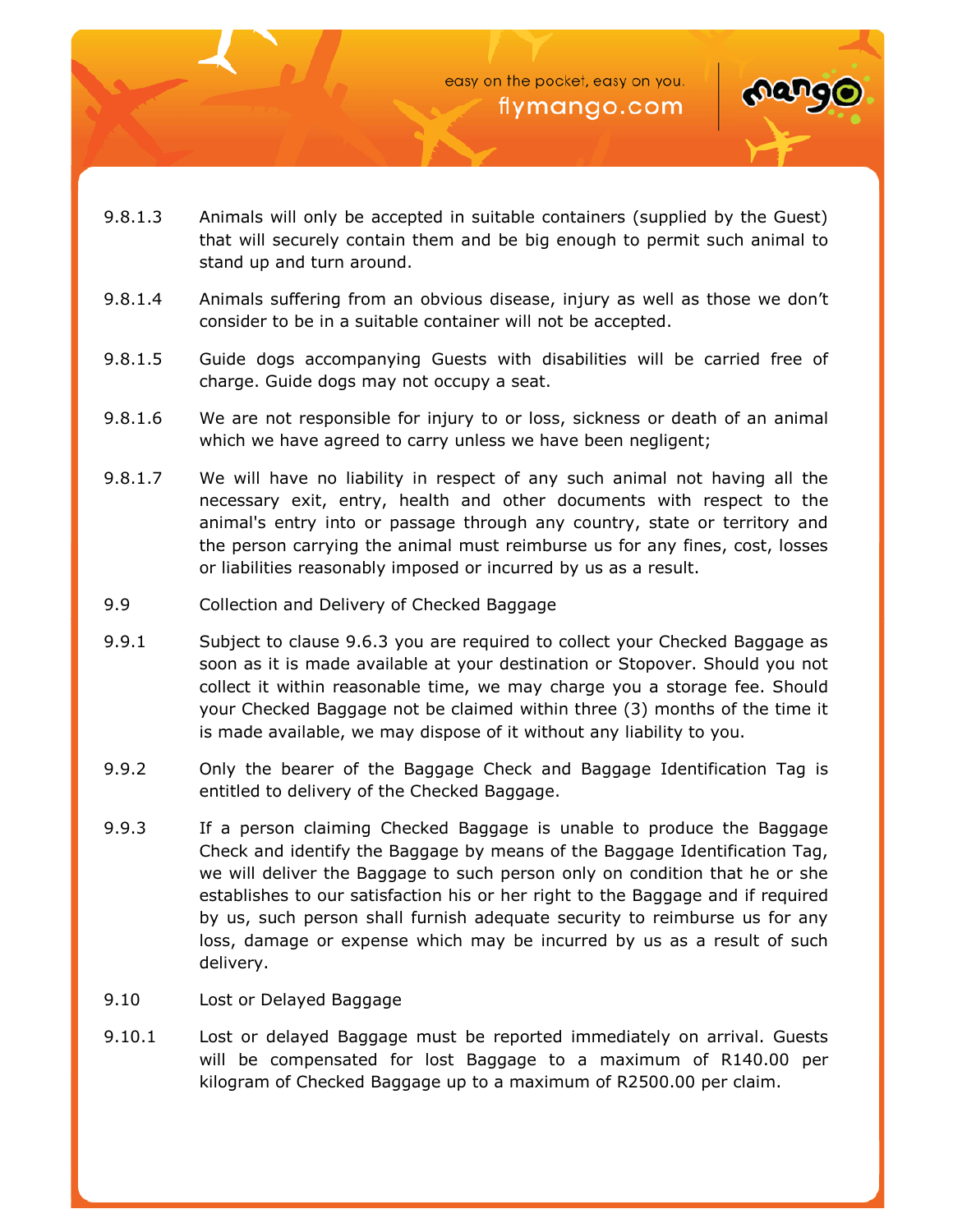



- 9.10.2 MANGO will use IATA recommended practice 1751 to determine compensation for lost items of clothing.
- 9.10.3 No compensation will be paid for delayed Baggage, including any consequential or indirect losses resulting there from.
- 9.10.4 Any claim for missing items or damaged Baggage must be submitted to us within 24 hours of the arrival of your flight.
- 9.10.5 In cases where Baggage has been delayed, any damage or losses have to be reported within 24 hours of receipt of the Baggage by the owner.

## **10. Conduct Aboard Aircraft**

- 10.1 General
- 10.1.1 If, in our reasonable opinion, you conduct yourself aboard the aircraft so as to endanger the aircraft or any person or property on board, or obstruct the crew in the performance of their duties, or fail to comply fully with any instructions of the captain or crew including but not limited to those with respect to smoking, alcohol or drug consumption, or behave in a manner which causes discomfort, inconvenience, damage or injury to other Guests or the crew, we may take such measures as we deem reasonably necessary to prevent continuation of such conduct, including restraint. You may be disembarked and refused onward carriage at any point, and may be prosecuted for offences committed on board the aircraft.
- 10.1.2 If you conduct yourself in a manner described in clause 10.1.1, you will reimburse us for all claims, losses, fines, penalties or expenses, including, but not limited to, all costs arising from the diversion of the aircraft for the purpose of offloading you and all losses suffered or incurred by us, our Agents, employees, independent contractors, Guests and any third party in respect of death, injury, loss, damage or delay to other persons or to property, arising from your misconduct.
- 10.2 Electronic devices
- 10.2.1 For safety reasons, we may forbid or limit operation aboard the aircraft of electronic equipment, including, but not limited to, cellular telephones, laptop computers, portable recorders, portable radios, compact disk players, electronic games or transmitting devices, including radio controlled toys and walkie-talkies. Operation of hearing aids and heart pacemakers is permitted.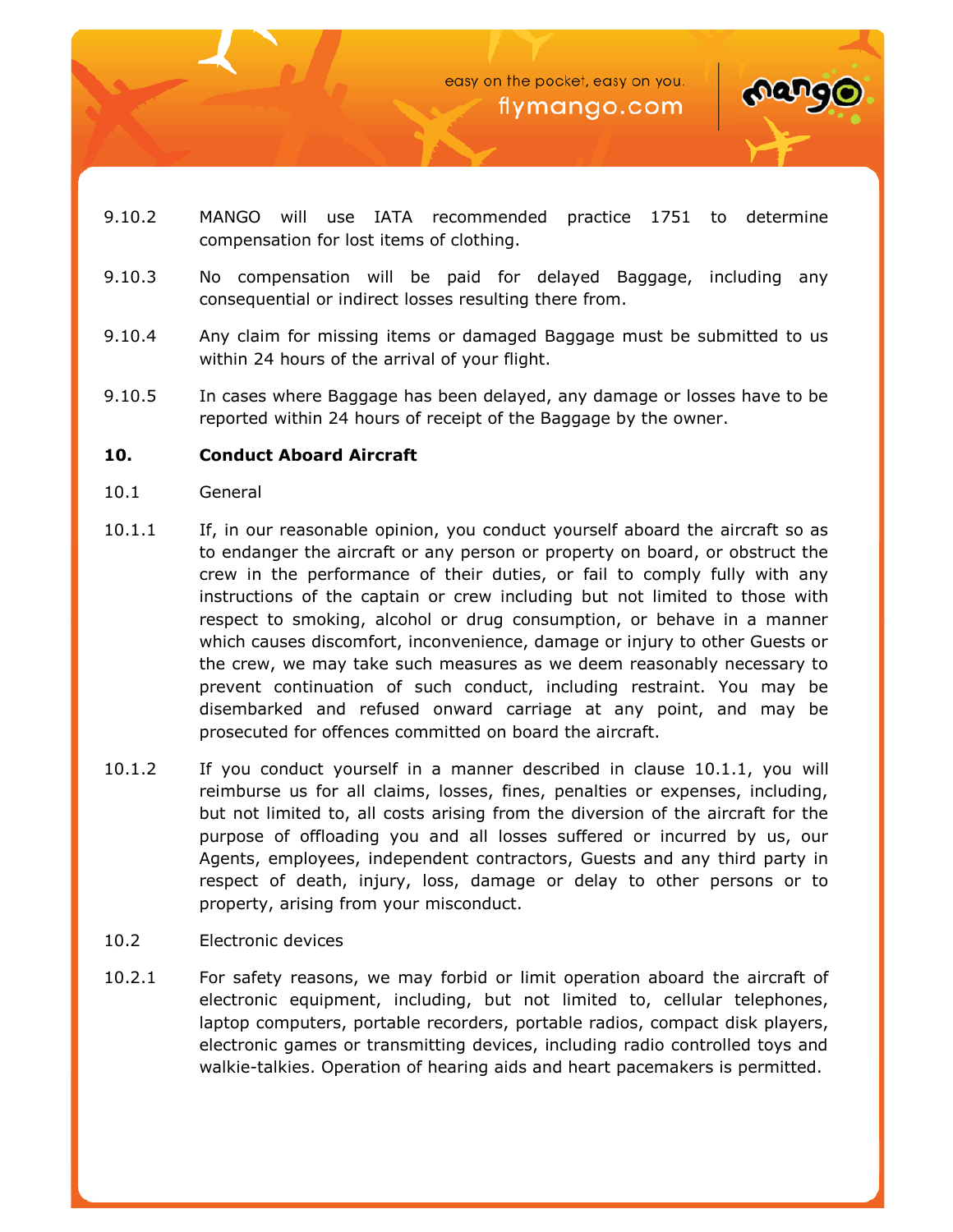

- 10.2.2 If you fail to comply with clause 10.2.1, we reserve the right to retain such electronic devices until the termination of your flight or until such time as is required under local law.
- 10.3 Refreshments
- 10.3.1 Snacks, soft drinks and alcoholic beverages will be for sale on board flights, subject to availability.
- 10.3.2 Alcohol brought on board by Guests may not be consumed during flights.
- 10.4 Smoking
- 10.4.1 All MANGO flights are strictly nonsmoking

## **11. Schedules, Delays and Cancellation of Flights**

- 11.1. Schedules:
- 11.1.1 The flight time shown in timetables may change between the date of publication and date you actually travel. We do not guarantee them to you and they do not form part of your contract with us.
- 11.1.2 Before we accept your booking, we will notify you of the scheduled flight time in effect as of that time, and it will be shown on your Ticket. It is possible we may need to change the scheduled flight time subsequent to issuance of your Ticket. If you provide us with contact information, we will endeavour to notify you of any such changes. If, after you purchase your Ticket, we make a significant change to the scheduled flight time, which is not acceptable to you, and we are unable to book you on an alternative flight which is acceptable to you, you will be entitled to a refund in accordance with clause 11.2.
- 11.2 Cancellation, Rerouting, Delays, and Denied Boarding.
- 11.2.1 We will take all necessary and reasonable measures to avoid delay in carrying you and your Baggage. In the exercise of these measures and in order to prevent a flight cancellation, in exceptional circumstances we may arrange for a flight to be operated on our behalf by an alternative carrier and/or aircraft**.**
- 11.2.2 If we are unable to provide previously confirmed space, we shall provide compensation to those Guests denied boarding in accordance with applicable law and our denied boarding compensation policy.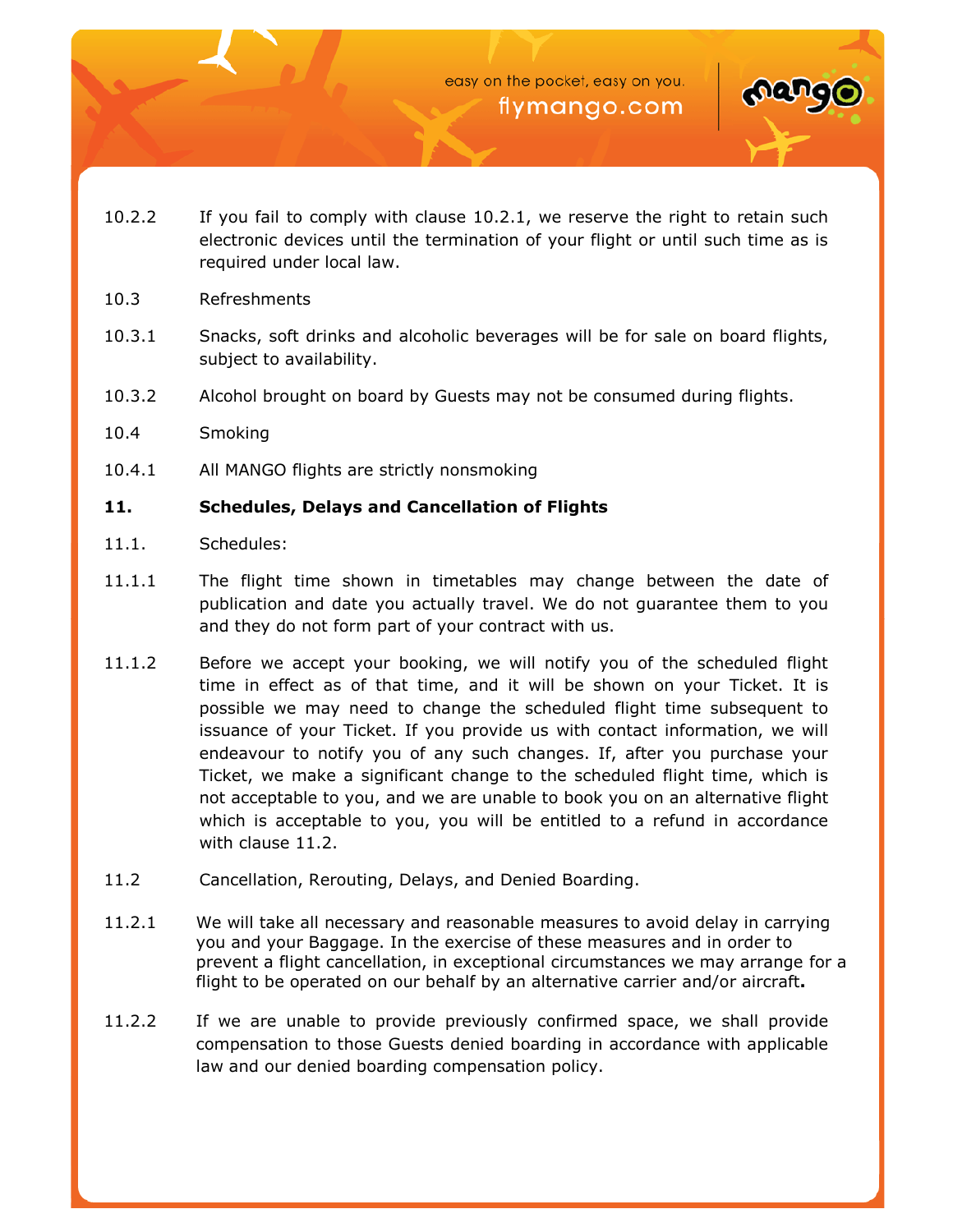

- 11.2.3 Where a flight is cancelled due to reasons caused by weather conditions, air traffic control, technical, industrial unrest or an Act of God, we will, at the Guest's election:
- 11.2.3.1 Refund all monies received in respect of the confirmed reservation, or
- 11.2.3.2 Place the Guest on the next flight, subject to seat availability*.*
- 11.2.4 We do not accept any further liability whatsoever for cancelled flights.
- 11.2.5 Refunds and Credit Vouchers
- 11.2.4.1 After confirmation of a reservation, no refunds or credit vouchers will be granted under any circumstances, apart from the following:
- 11.2.4.2 If a flight is cancelled by us;
- 11.2.4.3 If we are unable to honour the Guest's reservation resulting in the Guest being denied boarding;
- 11.2.4.4 Or as otherwise provided for in these Conditions of Carriage.
- 11.2.4.5 Any refunds will be made either to the Guest named in the Ticket or to the person who has paid for the Ticket, upon presentation of satisfactory proof of such payment, subject to the deduction of a reasonable administration fee.
- 11.2.4.6 Refunds (and/or credit vouchers referred to below) will not be granted where a Guest fails to check in within the applicable Check-in Deadline or fails to board the aircraft.
- 11.2.4.7 A credit voucher issued by MANGO will be valid for a period of three (3) months from the date on the credit voucher. A credit voucher may only be used on MANGO flights by the Guest named on it during the validity period. Any difference between the credit voucher value and the fare for the new booking must be paid by the Guest.

## **12 In Case of Death**

- 12.1 In cases where the Guest holding the reservation is deceased a refund would be processed subject to the following provisions:
- a. Presentation of the following documentation:
- i. The death certificate must be presented;
- ii. A copy of the ID of the deceased must be presented;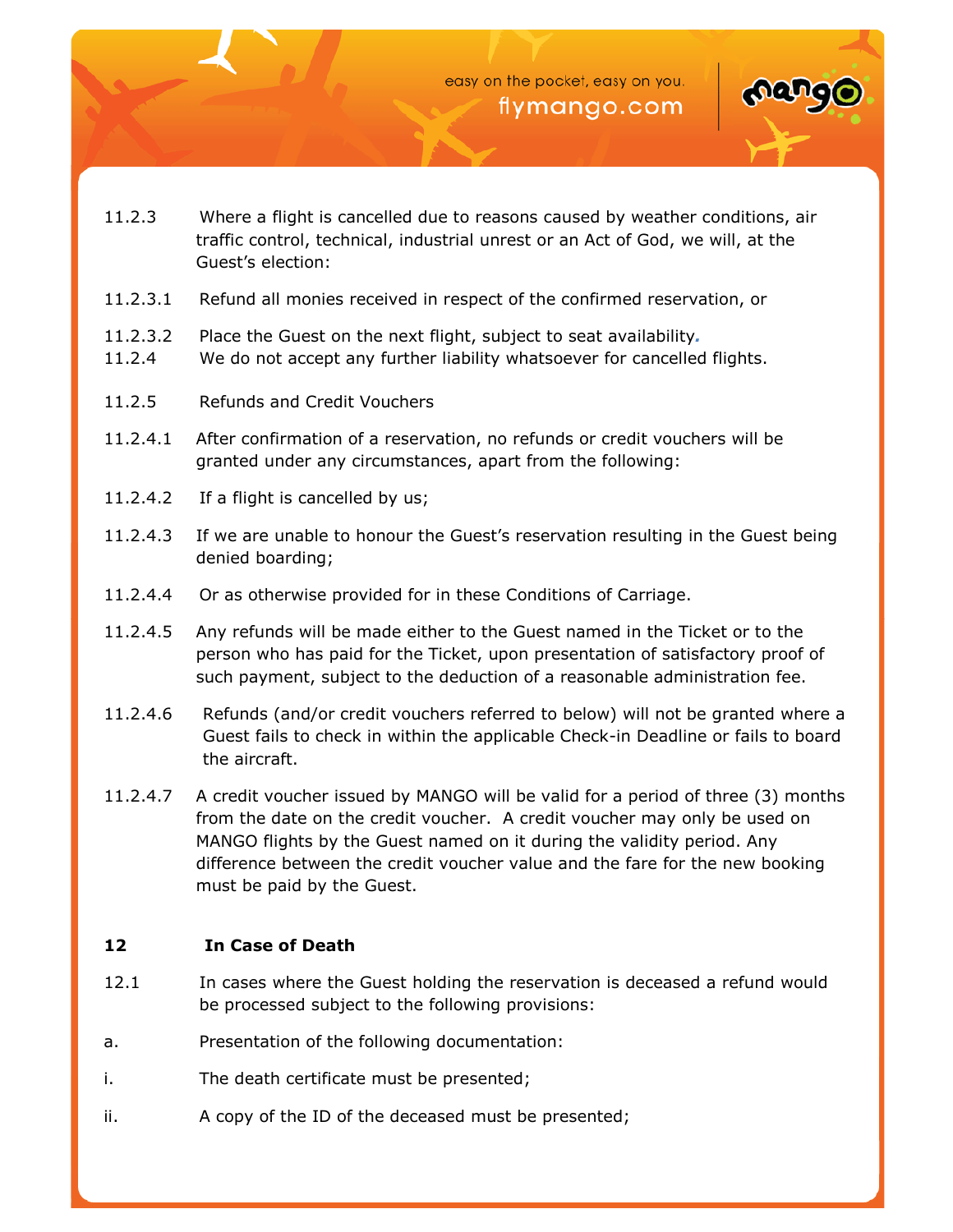

- iii. Banking details of the original payee must be presented. In cases where the payee is also the deceased Guest, the moneys need to be paid into the estate;
- iv. Administration fees as applicable at the time of the presentation of the claim will be raised.
- 12.2 If However the Guest is unable to travel due to any other death related reasons (i.e. family member deceased or having to attend funeral), no refund would be allowed. Guest are encouraged to either change their travel date or transfer the ticket to another person. The applicable administration fees will apply.

## **13. Liability for damage**

- 13.1. Our sole liability to you in any circumstance is as Described in this clause 13.
- 13.2 To the extent permitted by law, any liability we have for Damage, will be reduced by any negligence, wrongful act or omission on your part which causes or contributes to the Damage.
- 13.3 We will be liable only for Damage occurring during carriage or during the course of embarking or disembarking on flights or flight segments where our Airline Designator Code appears on the Ticket for that flight or flight segment. If we issue a Ticket or if we check Baggage for carriage on another carrier, we do so only as agent for the other carrier and accept no liability whatsoever therefore.
- 13.4 We will not be liable for Damage to Unchecked Baggage unless such Damage is caused by our negligence or wilful misconduct.
- 13.5 We are not liable for any Damage arising from our compliance with applicable laws or Government rules and regulations, or from your failure to comply with the same.
- 13.6 Our liability in the case of Damage to Checked Baggage shall be limited to R140.00 per kilogram and shall further be limited to a maximum of R2 500 per claim. If the weight of the Baggage is not recorded on the Baggage Check, it is presumed that the total weight of the Checked Baggage does not exceed the applicable free Baggage allowance.
- 13.7 All claims will be calculated in terms of the actual weight of items lost/damaged/pilfered. Claims will be settled in terms of clause 13.1.5. MANGO will not consider any claims for the replacement of items at replacement value.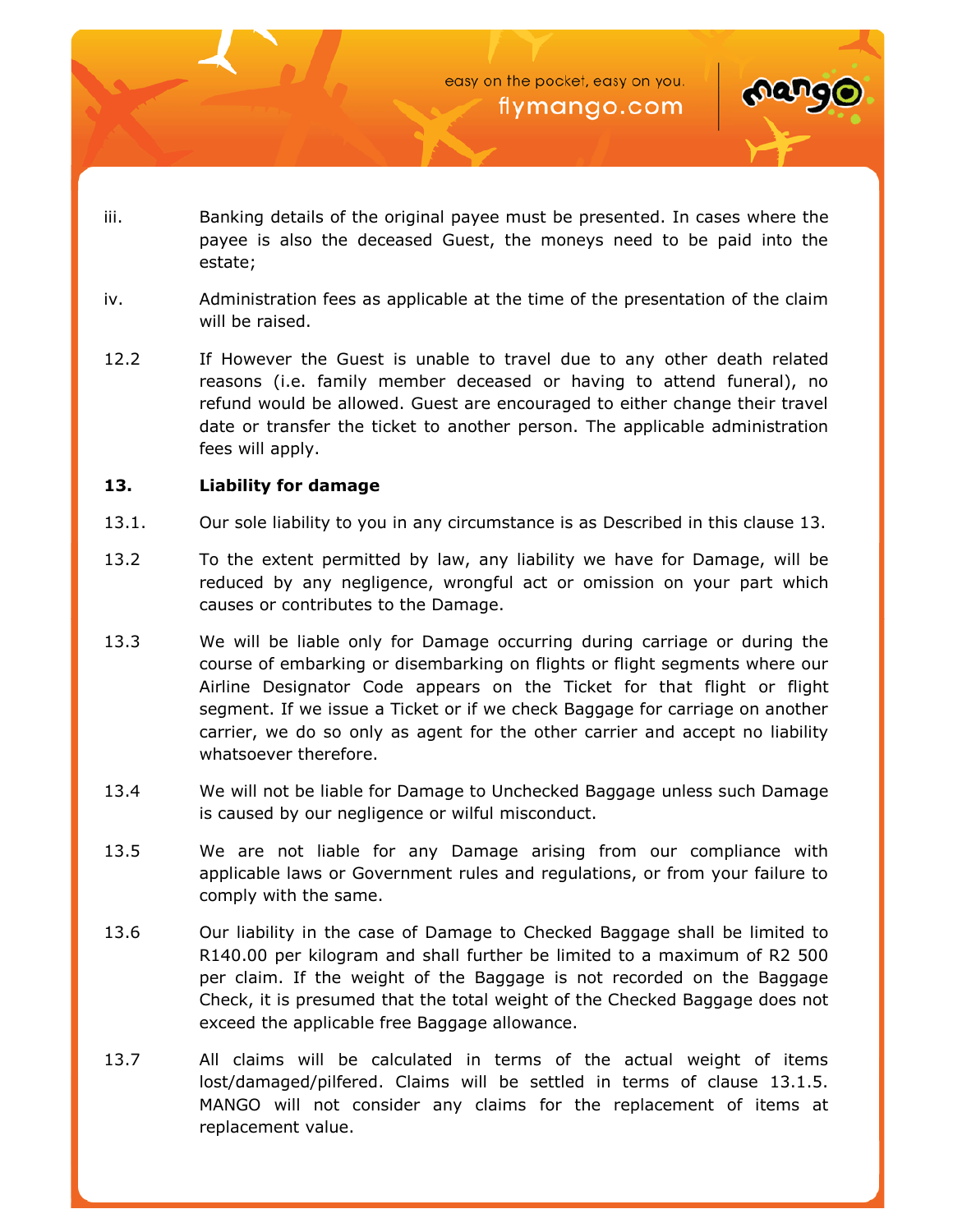

- 13.8 We will not accept responsibility or pay compensation for damage caused to items protruding from or attached to bags or for damage caused as a result of badly packed bags. We are not liable for normal wear and tear (including, without limitation, damaged locks, zippers, scratches, scuff or dirt marks, or damage to either fixed or retractable handles). We retain the right to repair any damaged Baggage to a serviceable condition, fit for the purpose for which it was intended.
- 13.9 We are not liable for any Damage caused by your Baggage. You shall be responsible for and indemnify us in respect of any Damage caused by your Baggage to other persons or property, including our property.
- 13.10 We shall have no liability whatsoever for Damage to articles not permitted to be contained in Checked Baggage under clause 9.3.1 and 9.3.2.
- 13.11 We are not responsible for any illness, injury or disability, including death, attributable to your physical condition or for the aggravation of such condition.
- 13.12 The contract of carriage, including these Conditions of Carriage and exclusions or limits of liability, applies to our Authorised Agents, servants, employees and representatives to the same extent as they apply to us. The total amount recoverable from us and from such Authorised Agents, employees, representatives and persons shall not exceed the amount of our own liability, if any.
- 13.13 We are a point to point carrier and will not accept any responsibility for onward travel arrangements booked with another airline. All Baggage will be checked only to the first destination of the MANGO flight booked. We do not honour the Checked Baggage allowance of any onward carrier. All Guests will be required to clear immigration and collect their own bags.
- 13.14 For all carriage on our domestic services within the Republic of South Africa, the limit of our liability to or for each Guest for death, wounding or other bodily injury shall be the sum of R1,000,000 (one million Rand) inclusive of legal fees and costs subject to proof of the quantum of the claim and that the incident was the result of or was caused by negligence on our part, provided that this limit shall not apply to acts or omissions done with intent to cause damage or recklessly and with knowledge that damage should probably result.
- 13.15 Using a credit card to purchase air travel on MANGO is a safe way to pay for your flights in that we use industry best practices to ensure the secure transmission and storage of your personal information. All personal and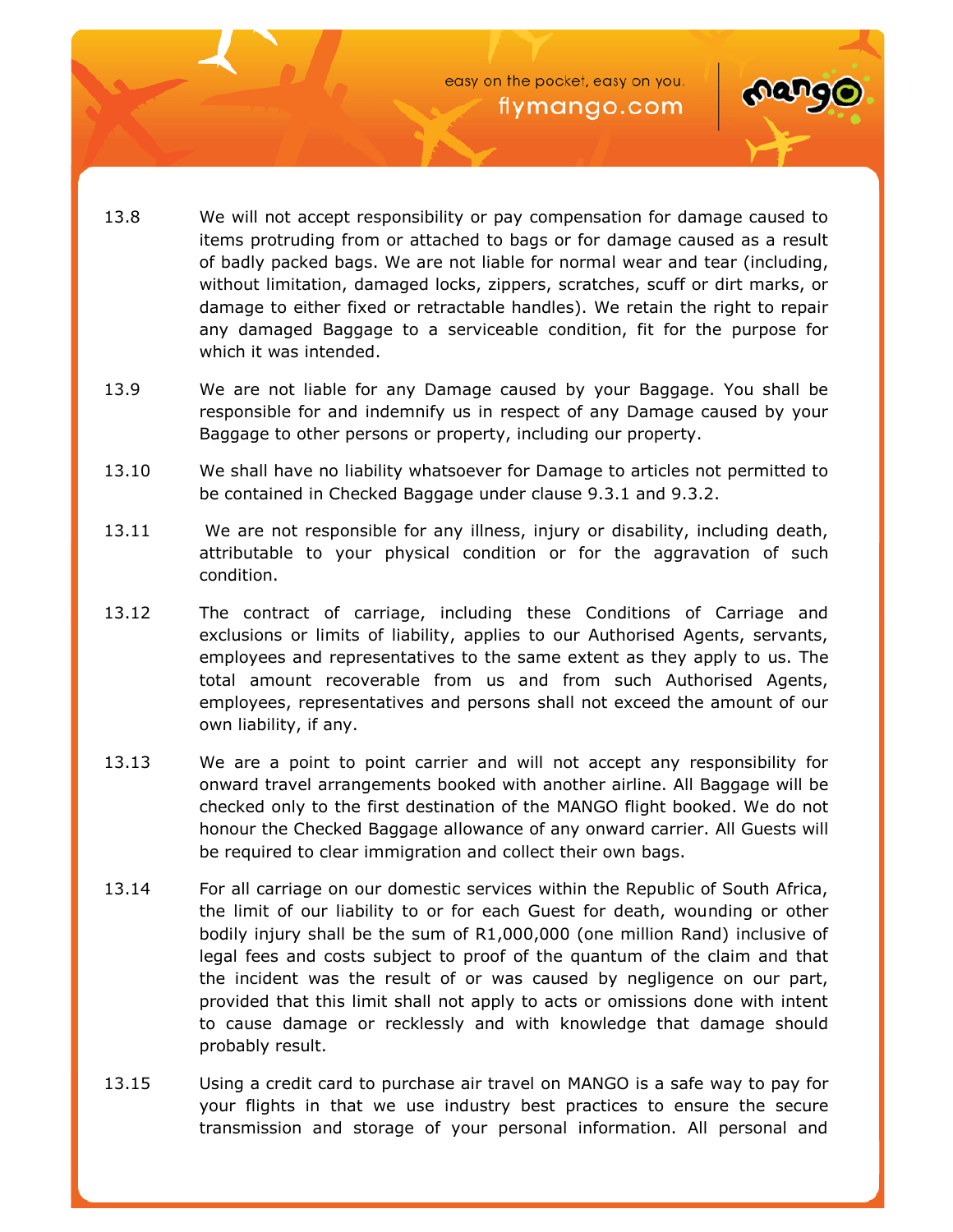

credit card infor- mation is encrypted through secure server software to prevent any third party access to your data. All historical data is held in a secure environment. Notwithstanding the foregoing, we do not accept any liability for any losses or damage which you may incur through the use of our website or call centre facilities.

## **14 Limitation on claims**

Notice of claims: Acceptance of Baggage by the bearer of the Baggage Check without complaint at the time of delivery is sufficient evidence that the Baggage has been delivered in good condition and in accordance with the contract of carriage, unless you prove otherwise. If you wish to file a claim or an action regarding Damage to Checked Baggage, you must notify us as soon as you discover the Damage, and at the latest, within 24 hours of receipt of the Baggage and you must present the damaged Baggage, with the baggage tag still attached as originally placed at the time of check-in, for inspection at our offices when we request you to do so. If you wish to file a claim or an action regarding delay of Checked Baggage you must notify us within twenty one (21) Days from the date the Baggage has been placed at your disposal. Every such notification must be made in writing and dispatched immediately after discovery of the damage or delay and at the latest within the time limits aforesaid. If we accept a claim for damaged Baggage, we will, at our option, either repair or replace the Baggage in question.

14.1 Limitation of actions: Any right to damages shall be extinguished if an action is not brought within three (3) years of the date of arrival at destination, or the date on which the aircraft was scheduled to arrive, or the date on which the carriage stopped, or as otherwise stipulated by law.

## **15 Additional services**

- 15.1 If we make arrangements for you with any third party to provide any services other than carriage by air, or if we issue a Ticket or voucher relating to transportation or services (other than carriage by air) provided by a third party such as hotel reservations or car rental, in doing so we act only as your agent. The terms and conditions of the third party service provider will apply. We are not liable to the third party for the cost of the services provided and you agree to reimburse us in respect of such costs.
- 15.2 Partner services booked through our website establish a contract directly between the Guest and the Partner Company. MANGO is not a party to the contract**.**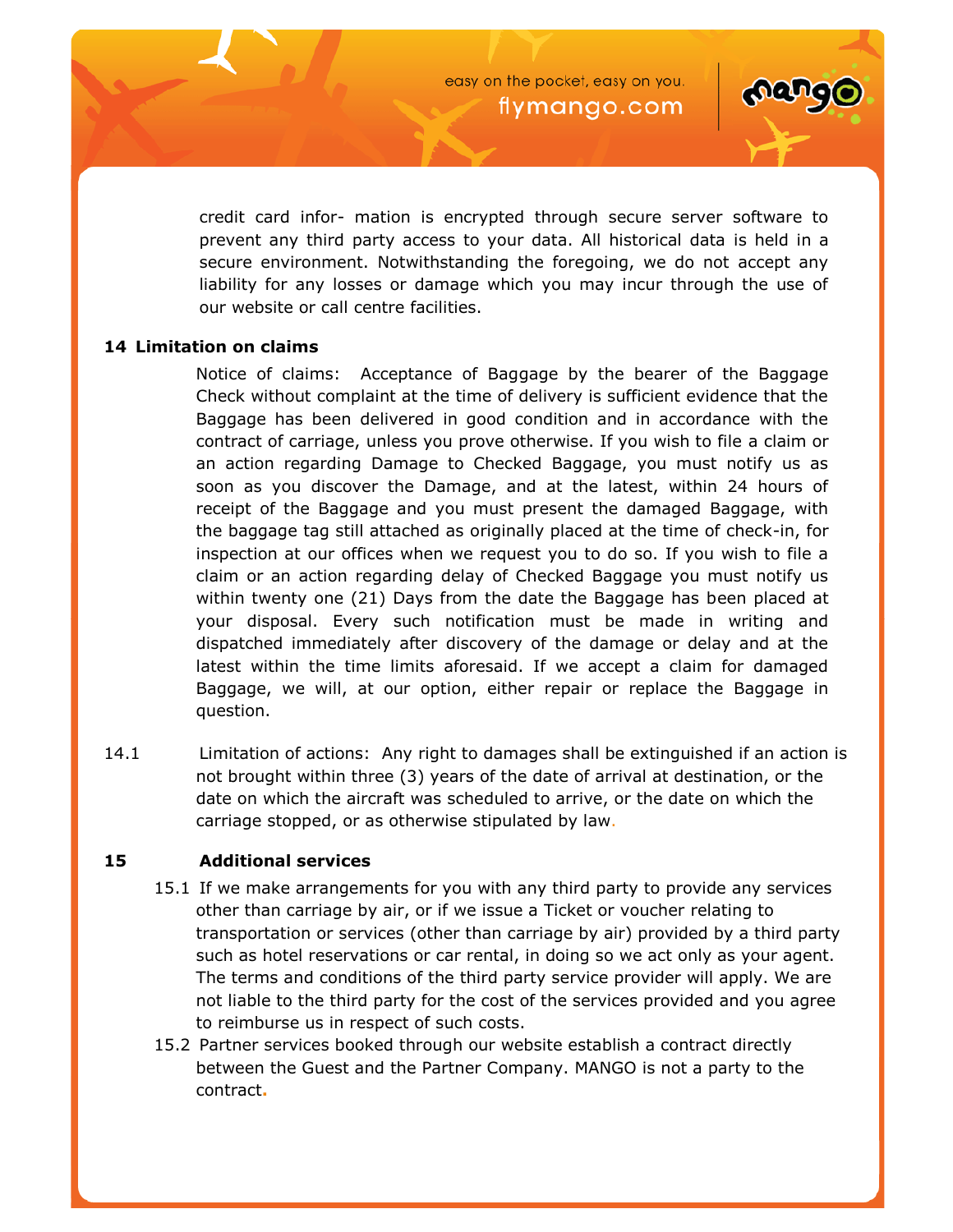

# **16 Administrative formalities**

- 16.1 General
- 16.2 You are responsible for obtaining all required travel documents and permits and for complying with all laws, regulations, orders, demands and travel requirements of all provinces, territories or countries to be flown from, into or through which you transit.
- 16.3 We shall not be liable for the consequences to any Guest resulting from his or her failure to obtain such documents or permits or to comply with such laws, regulations, orders, demands, requirements, rules or instructions.
- 16.4 Travel documents. Prior to travel, you must present all exit, entry, health and other documents as may be required by law, and permit us to take and retain copies thereof. We reserve the right to refuse carriage if you have not complied with these requirements, or your travel documents do not appear to be in order.
- 16.5 Guest Responsible for Fines, Detention Cost, etc: If we are required to pay any fine or penalty or we incur any losses or costs by reason of your failure to comply with laws, regulations, orders, demands or other travel requirements or to produce the required documents, you shall reimburse us on demand, any amount so paid or costs so incurred. We may in our discretion apply towards such payment or expenditure the value of any unused carriage on your Ticket, or any of your funds in our possession.
- 16.6 Customs inspection: If required, you shall attend inspection of your Baggage, by customs or other Government officials. We are not liable to you for any Damage suffered by you in the course of such inspection or through your failure to comply with this requirement unless caused by our negligence or that of our agents.
- 16.7 Security inspection: You shall submit to any security checks by government officials, airport officials, other carriers or by us. We are not liable to you for any Damage suffered by you in the course of such security checks or through your failure to comply with this requirement unless caused by our negligence or that of our agents.

# **17 General**

- 17.1 No agent, employee or representative of MANGO has authority to alter, modify or waive any provision of these Conditions of Carriage. These Conditions of Carriage represent a binding contract between you and us. You must make sure that you have read carefully all of its provisions to ensure that you are prepared to be bound solely by its terms.
- 17.2 Carriage of you and your Baggage is also provided in accordance with certain other regulations and conditions applying to or adopted by us. These regulations and conditions as varied from time to time are important. They concern, amongst other things, the carriage of unaccompanied minors,